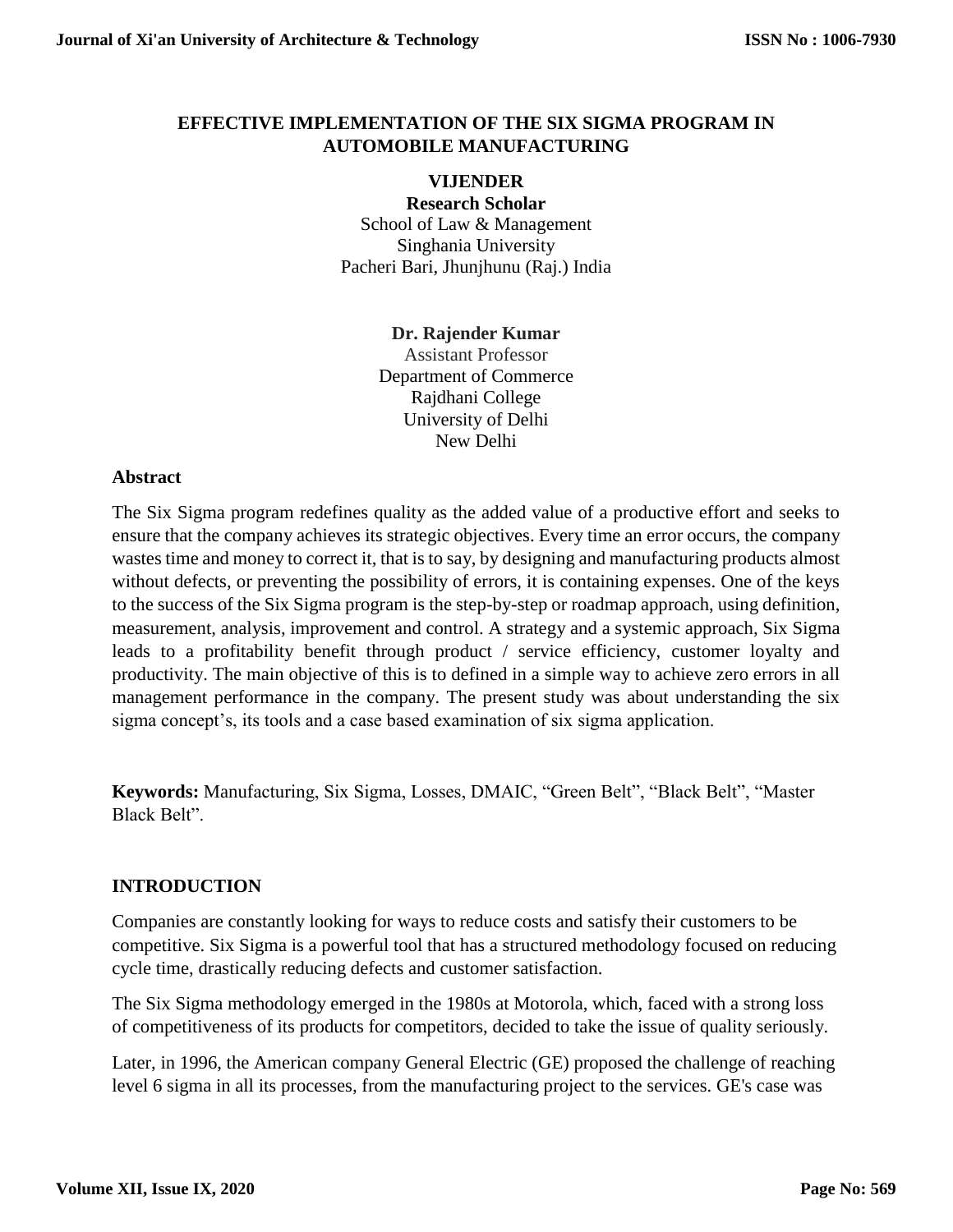the most famous and successful in the application of Six Sigma and this is due in large part to the constant support of the then CEO, Jack Welch.

The Six Sigma program redefines quality as the added value of a productive effort and seeks to ensure that the company achieves its strategic objectives. Every time an error occurs, the company wastes time and money to correct it, that is to say, by designing and manufacturing products almost without defects, or preventing the possibility of errors, it is containing expenses.

The main objective of this work is to show the efficiency of the application of the Six Sigma methodology for the reduction of losses in the cutting area of an industry that produces car covers. In an eight-month period, we aim to achieve a 10% reduction in fabric waste by starting and anjou type by 5%, and an annual savings of  $119K \epsilon$ . As a secondary objective is the development of capacities in the participants of the process, being able to transform them into Green Belts and motivate them through a career boost.

Although the company under study is a subsidiary of a large multinational and already uses the Six Sigma methodology not only in the manufacturing process, but also in other areas of the organization, the scope of the work will be only the cutting area of the Corte & Costura factory, located in the north of Portugal. The process under study is the first case of application of the methodology in this factory.

### WHAT IS SIX SIGMA?

A strategy and a systemic approach, Six Sigma leads to a profitability benefit through product / service efficiency, customer loyalty and productivity. The main objective of this strategy can be defined in a simple way to achieve zero errors in all management performance in the company. The idea is to obtain a minimum level, close to zero, at the level of production failures. The Six Sigma methodology consists of drastically reducing variability to a level of 3.4 ppm (6 standard deviations) from the mean to the upper or lower specification.



Illustration 1: Visualization of the original process Source: Internet.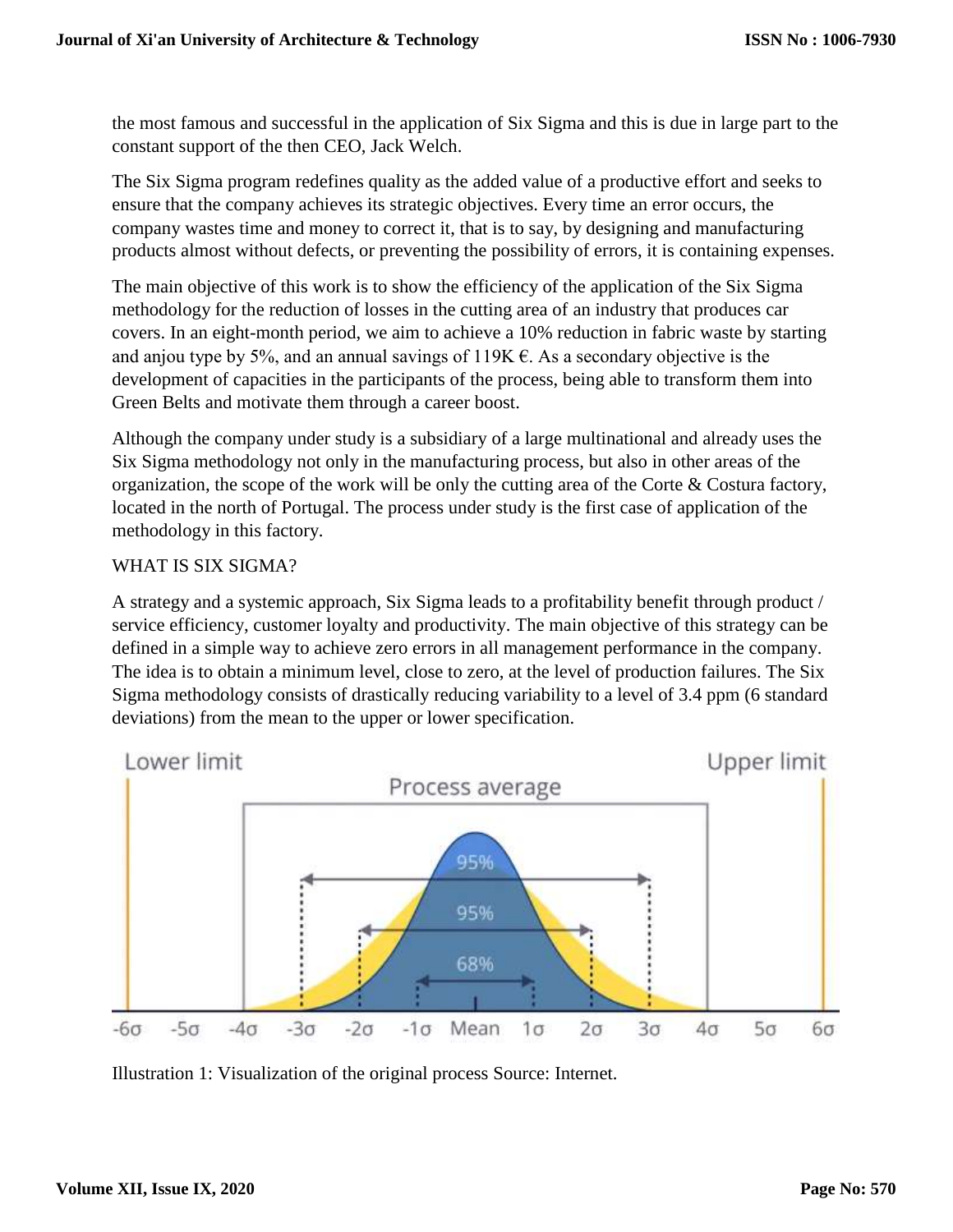## **EFFICIENT APPLICATION OF THE SIX SIGMA PROGRAM**

The idea of applying the six sigma method was developed by Motorola in 1980 and the goal was to minimize the amount of defects to as low as 3.4 parts per million opportunities, i.e. to eliminate production costs, for example: costs of not doing the correct thing for the first time , costs of not satisfying consumer demands, etc. After Motorola, other firms, such as Texas Instruments, Allied Signal, Kodak, General Eletric, Sony, etc., reported that they had made substantial savings in executing the six sigma programs.

Six Sigma consists of the use of mathematics to solve issues, the usage of methods and strategies in a methodological and structured manner to gain information, which contributes to the development of changes with a significant effect on the outcomes.

While the initial goal of Six Sigma was to concentrate on the production phase, nowadays Promotion, Ordering and Invoicing are tasks that are now part of the Six Sigma approach with the intention of fully reducing shortcomings in operational processes.

#### **Six Sigma and its fundamentals**

Six Sigma has various meanings and meanings by different individuals. Formal and disciplined approach is used to describe, calculate, assess, develop and monitor processes. According to Hoerl (1998), the basic concept behind Six Sigma 's theory is to constantly reduce procedure variations and to remove flaws or faults in all goods, systems and transactional processes.

Six Sigma can be described in two terms: market and statistics. In terms of company, Six Sigma strengthens the market technique used to maximize performance, eliminate risks, decrease production costs and enhance the reliability and productivity of all processes that match or surpass requirements of consumers. (Antony & Banuelas, 2001). In mathematical terminology, the metric is a concept that corresponds to 3.4 defects per million opportunities (DPMOs) where sigma is a word used to describe the mechanism of average variance.

One of the keys to the success of the Six Sigma program is the step-by-step or roadmap approach, using definition, measurement, analysis, improvement and control. It is the DMAIC methodology. The definition phase consists of defining the problem and defining the critical quality characteristics, the most important for the customer. In the measure phase, the most appropriate outputs of the qualitative characteristics to be improved are selected and the unacceptable performance or defects for each characteristic are established. In addition, preliminary data must be collected to evolve current process performance and capacity.

In the research process, root causes of faults or failures (Xs or input variables) need to be evaluated. In the enhancement process, it is important to reduce the rate of defect or the amount of defects by utilizing basic yet effective statistical tools / techniques.

For some processes, it takes several turns to achieve the desired improvement in the performance or capacity process. In the control phase, it is necessary to sustain the improvement that has been achieved since the improvement phase.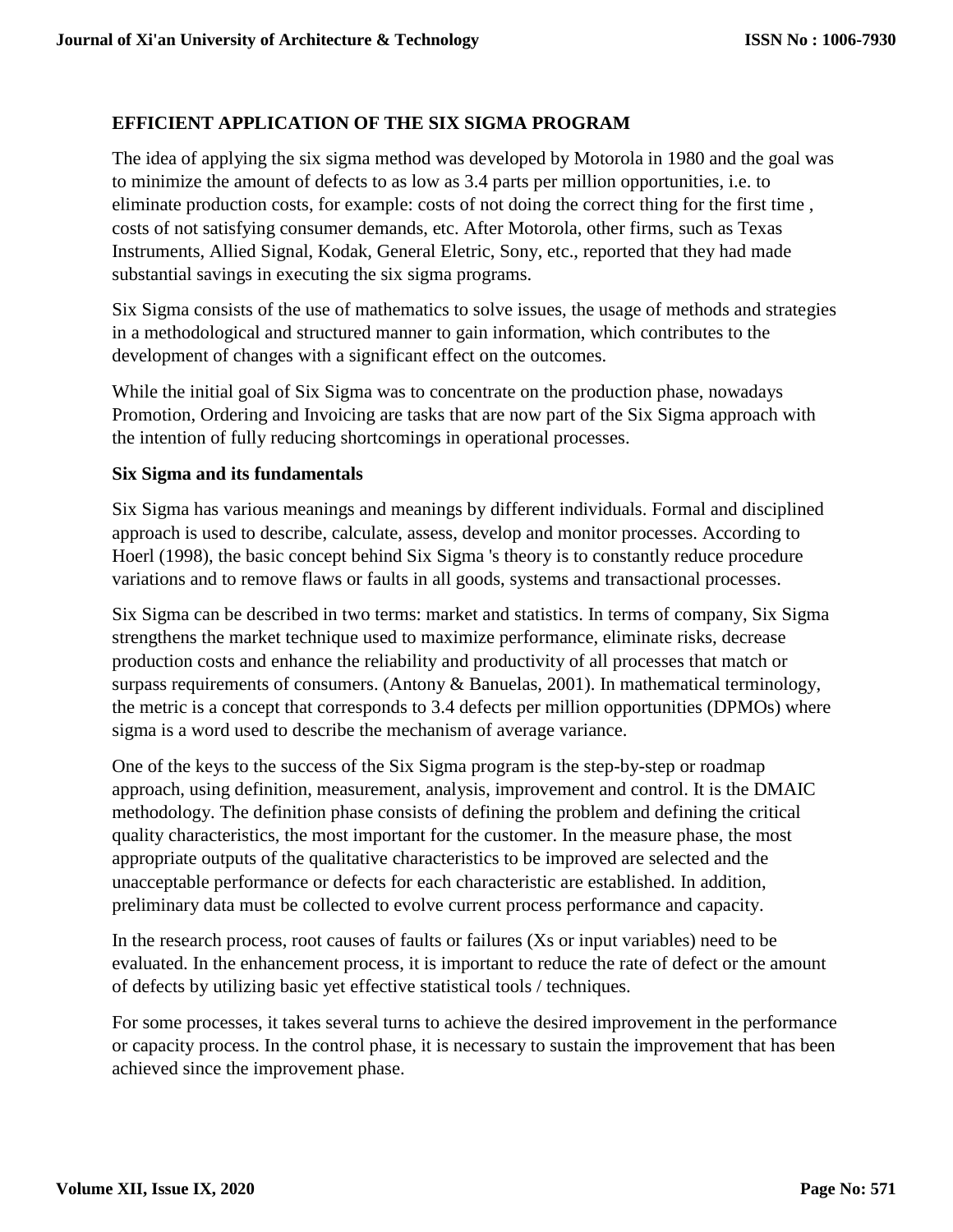### **2.2 Real benefits of Six Sigma**

The Six Sigma method stresses the financial return on the balance sheet of the company. It has been effective in a variety of organizations where efficiency is enhanced above what might be accomplished through any methods. The main advantages gained by Motorola and GE from the use of the instrument are as follows:

Motorola (1987-1994):

- $\checkmark$  Defects in the processes reduced to a factor of 200;
- $\checkmark$  Manufacturing costs reduced by \$1.4 billion;
- $\checkmark$  Shareholder quota increased fourfold.

General Electric (1995-1998):

 $\checkmark$  The company saved more than 1 billion.

#### **2.3 Key ingredients of the Six Sigma program: An overview**

It is necessary to define the main control variables that affect the outputs, in order to monitor and optimise the process outputs. The main component of Six Sigma performs the same function as the output variables for every operation. From now on, the main components required to incorporate the Six Sigma software will be disclosed shortly.

The relative weighting of crucial success factors (CSFs) can allow citizens to consider what are the important ingredients for the effective application of the Six Sigma process and what are the non-essential ingredients for performance. In addition to helping citizens develop a greater understanding of the Six Sigma method of execution.

Several scholars, such as Antony and Banuelas (2002), Henderson and Evans (2000), have analysed the main success factors for the adoption of Six Sigma. Antony and Banuelas (2002), Henderson and Evans (2000) and Goh (2002) consider the following main performance factors to be more important:

Commitment of top management, moving down in the organisation, as long as this tends to control and restructure the company of the enterprise and the internal adjustment of the individual mindset of the workers towards quality within a short time of implementation;

Extensive preparation and preparation in Six Sigma, project management and method qualification culminating in Green Belts, Purple Belts and Professional Black Belts;

Appropriate shift of behaviour and corporate layout, project-oriented and shift of coordination of strategies and networks, encouraging leaders to tackle opposition and informing senior management, staff and clients on the advantages of Six Sigma; Description Assess performance in financial terms as long as it encourages the approval of workers and allows them to make financial progress from the outcomes of the Six Sigma initiative.

Other considerations, not less significant, are: attention on business policy, emphasis on consistency and product requirements, human resource management and the interaction between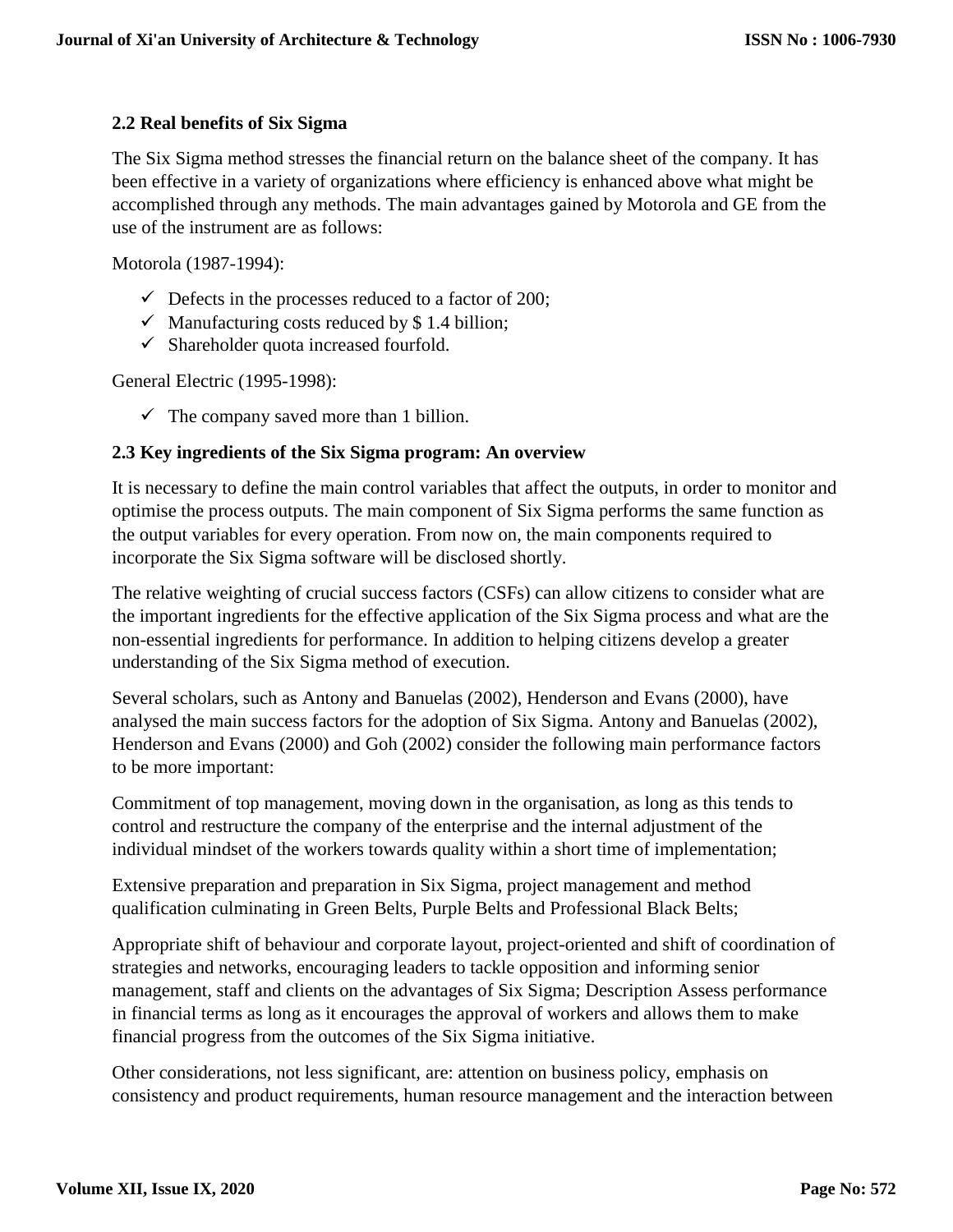consumer and supplier, emphasis on Six Sigma performance standards, consistent success indicators with the goal of preserving a Six Sigma focused approach and the extension of human resources management and organisational processes (Chakrab).

Fryer (2007) extends the list and presents thirteen main performance factors: managerial engagement, consumer service, provider management , quality results, evaluation and reporting, job staff, connectivity, process management, constant review, tracking and assistance, recruitment and preparation, staff participation, community management as a target, product design and organisational structure.

The following are best exemplified the CSFs identified from the literature and considered most important in the author's view:

#### **Management participation and commitment**

Any good programme needs adequate support and preparation to be involved and given (Halliday, 2001). The concepts behind Six Sigma should be discussed with the senior management of the company.

Jack Welch, GE's Chief Operating Officer, was affected profoundly and contributed to the organisational transformation of Six Sigma (Henderson & Evans 2000). The true value of the project will be put into doubt and the momentum behind it would be undermined without the quality of encouragement and engagement of the top management (Pande et al., 2000).

### **Shift of society**

In order to effectively adopt and execute Six Sigma, we need to shift the mindset of the company and improve employees ' attitudes. Employees should be inspired and react to their own job results. It is also important to remember that workers first encountered Six Sigma and think that they might have to study statistics when they were introduced at GE. This is because of Six Sigma's misunderstanding that numbers are essentially used.

Six Sigma is the way workers will do their jobs every day in GE and this is nothing more but the attitude of individuals whose overall purpose is to 'please do the correct thing.' The Six Sigma project demands a right mentality and behaviour, regardless of the rank, of people employed in the organisation.

People in the organisation ought to realise the need for improvement and be aware of it. Companies who have achieved in handling transformation have demonstrated who improved and continued contact, inspiration and preparation are the strongest approaches to overcome opposition to transformation.

There are two specific fears of the technological transformation in the organisation: fear of transformation and fear of the modern norms. The individuals concerned need to understand the desire for improvement in order to resolve the apprehension of improvement in every manufacturing climate. THE Business ideally, the engagement framework will be established that discusses the significance of Six Sigma and how the Six Sigma approach functions in the enterprise (Hendricks and Kelbaugh, 1998).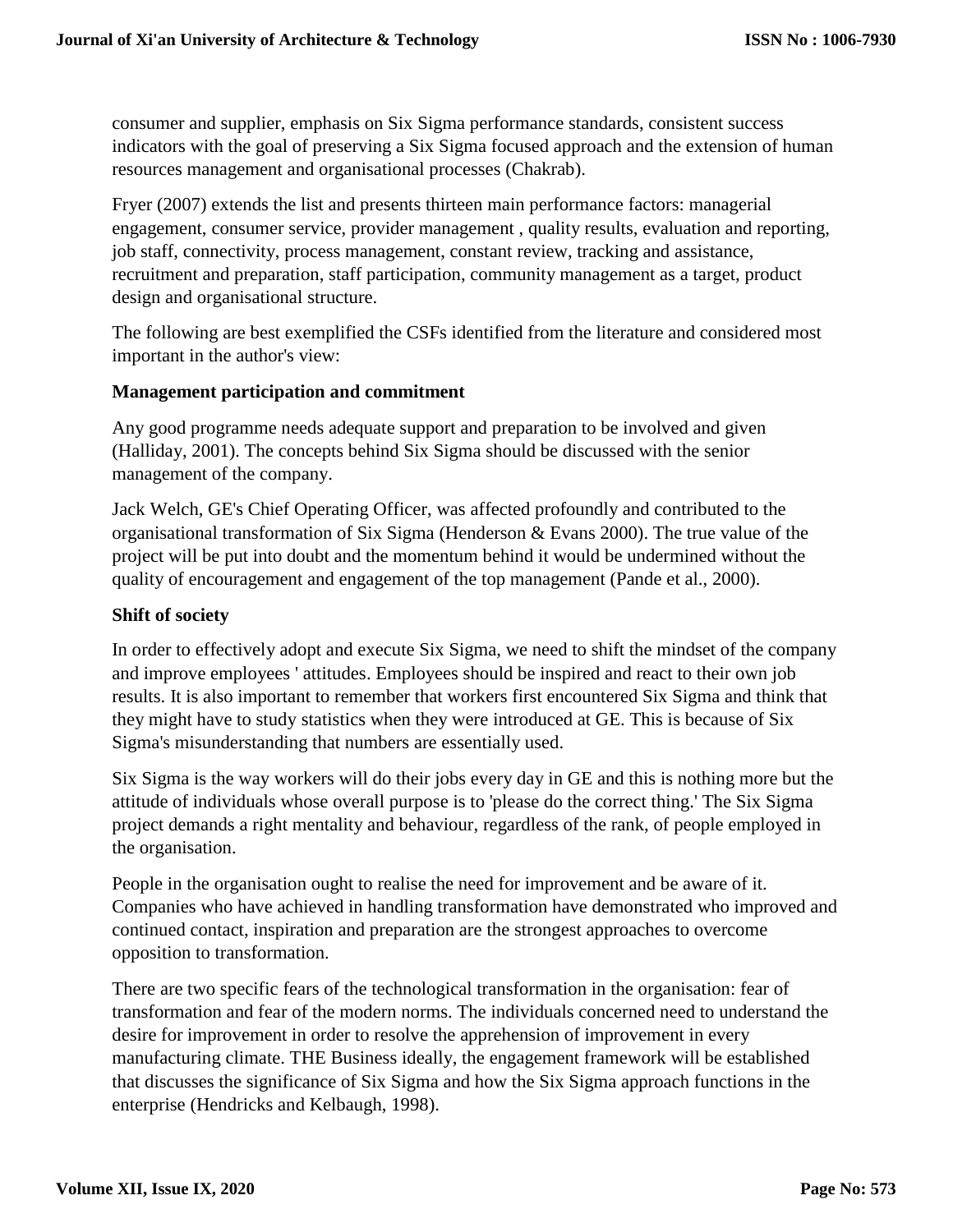The findings should be publicated once the experiment is carried out, but should not only be reported in good cases but the blockages should also be accepted and shared. It will allow several initiatives to stop and benefit about the same errors.

#### **Facilities for organizations**

Besides top management, an efficient operational framework is often required to facilitate the operation and growth of the project. Six Sigma operators in the business are typically well qualified and have been extensively educated by reports and lead teams in project recognition, execution and management.

Six Sigma ventures are headed by the CEO or Vice-Chairman of certain organisations. This is accompanied by the development, by the person and particular programmes helping teammates Master Black Belts, Black Belts, Green Belts and other teammates in their region (Harry and Schroeder, 2000).

The programme needs donors to support the Project Team with knowledge, identify and discuss funding and the project 's budget in addition to the Belt Structure.

It is also necessary to select the best time and the organisation's goodwill. The Six Sigma project needs a great deal of capital such as loyalty to staff, the highest level of management, manpower, energy and costs.

#### **The routine**

The key is to articulate Six Sigma's 'why' and 'how' as early as possible and to encourage people to develop their degree of comfort by training courses (Hendricks and Kelbaugh, 1998) prior to the arrival of Six Sigma employees.

Typically, there is a hierarchy of competence defined by the 'Belt System.' The Belt structure means that all employees use the same language in the company. The design and delivery of the project in the organisation is also much simpler.

The instruction in the belt method differs between organisations and consultants. For eg, it takes at least a year to learn to become a Black Belt in Motorola. Qualifying as a Black Belt is quite necessary whenever an employee is promoted.

## **Competencies in project management**

Because Six Sigma is a methodology-driven project, it is good practise for team members to possess experience in project management to reach multiple objectives or targets throughout the project (Antony & Banuelas, 2001).

#### **Selection and designation of programs, assessment and tracking**

The collection and rating of projects must be appropriate criteria. Badly chosen and poorly described initiatives contribute to performance delays and dissatisfaction.

Three general projection and selection parameters categories are described by Pande et al . ( 2000). The following are: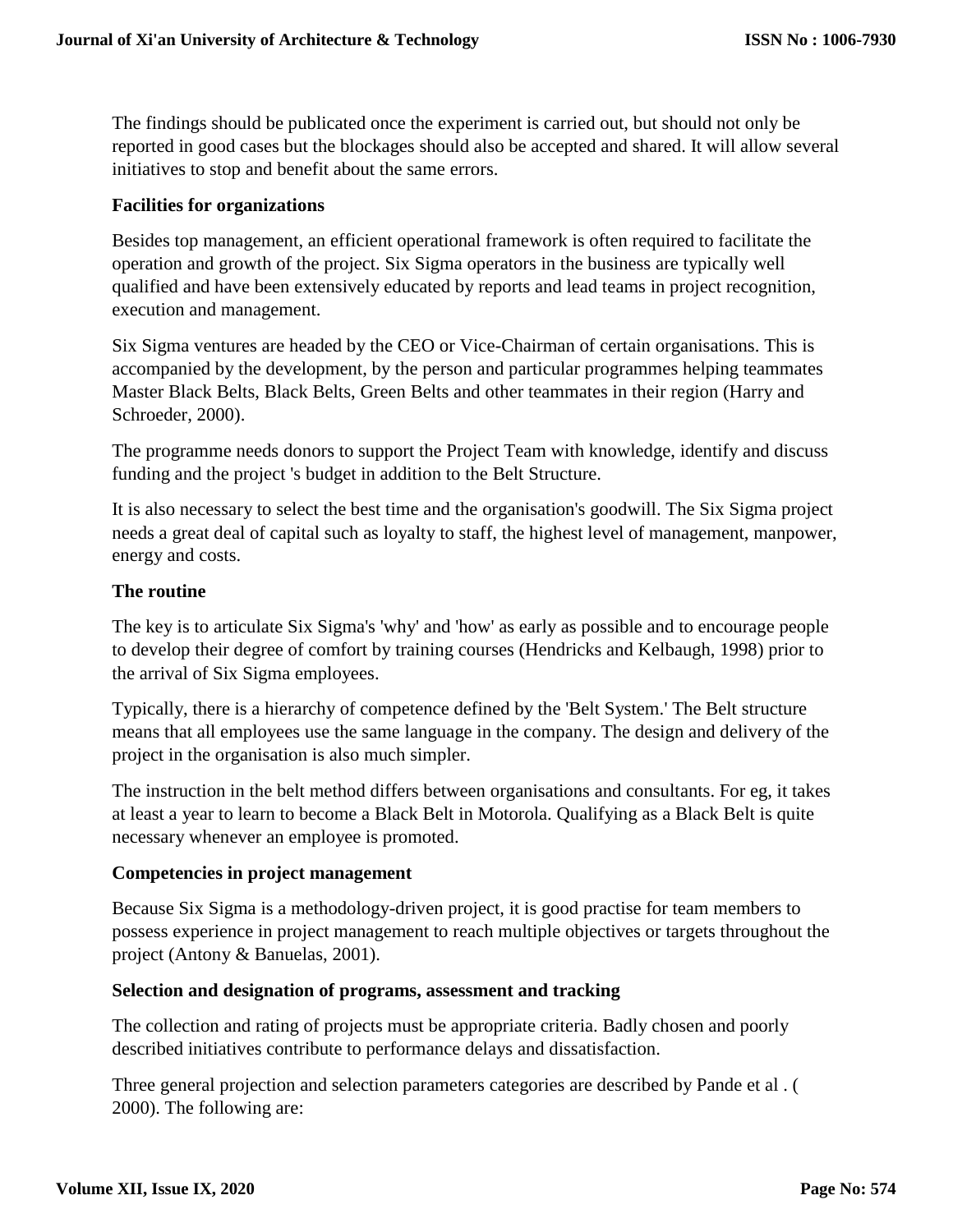- 1. Criteria for Market Value:
	- $\checkmark$  Effect on fulfilling the requirements of international customers;
	- $\checkmark$  The implications for financial services;
	- $\checkmark$  The repercussions on main abilities.
- 2. Criterion for effectiveness
	- $\checkmark$  The remedies Necessary;
	- $\checkmark$  The reading;
	- $\checkmark$  Accessible according to technological details.
- 3. Criterion for operational effect
	- $\checkmark$  Cross-function benefit;
	- $\checkmark$  For example, new company skills, clients and systems profit from studying.

The assessment shall take place on a daily basis to direct the effective implementation and termination of the programmes. A project monitoring system is a reasonable practise for recording initiatives, which are requested, approved for execution and completed for consideration.

#### **Six Sigma Approach Awareness**

The ideas behind the technique lead to a big part of Six Sigma instruction. Three classes of resources and techniques, separated into changes in procedures, instruments and techniques are learned during preparation.

Simple statistical instruments or consistency resources are usually more than adequate to solve the issue for several Six Sigma programmes. However, certain specialised statistical methods and techniques are needed for more progress in improving business processes.

Furthermore, a consistent collection of indicators must be utilised to assess the systems' output in relation to the expectations of the consumer. The failure rate, low cost efficiency, etc. are examples. Exact details are often essential for an overview of root cause potential and for helping decision-making teams.

#### **Six Sigma link and market strategy**

Unable to handle Six Sigma as an individual operation. A holistic framework is needed for the method, not just the use of certain methods and strategies for quality management (Dale, 2000).

The Six Sigma initiative, as it seeks to generate a return, supports the enterprise when addressing variability, contributing to a high scrapping rate, a high rework rate and poor productivity.

In every project, a connation must be established between project goals and strategies.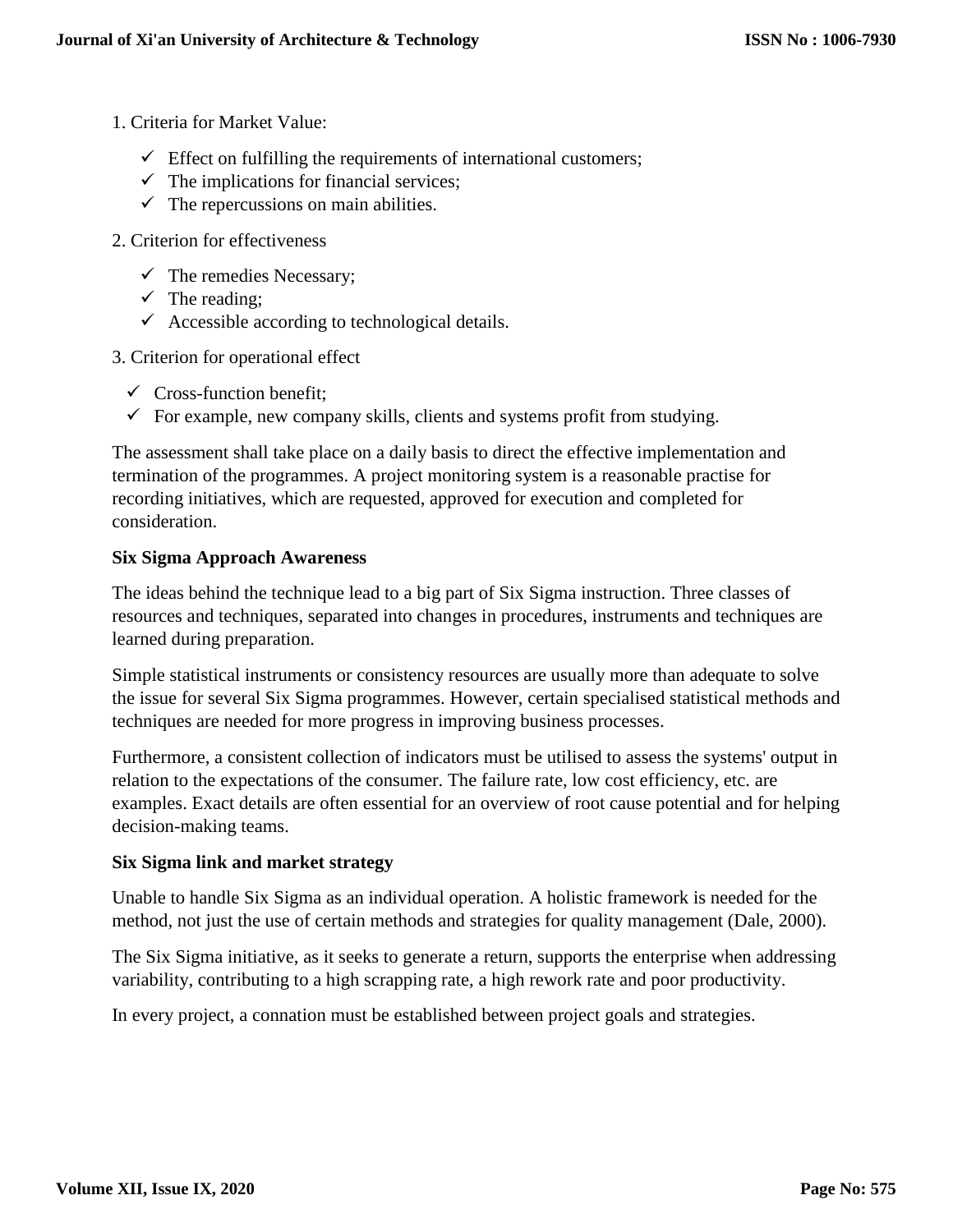### **Six Sigma binds to the client**

This desire to communicate with the client is the core aspect of performance for the Six Sigma method. Projects can start with consumer requirements determination (Harry and Schroeder, 2000).

Therefore, two essential steps are required in the Six Sigma interconnection process:

- 1) Classify important processes, evaluate the main outputs of such processes and describe the key customers represented by the method.
- 2) Consumer preferences and specifications recognition and description.

The option of core qualitative features (CTQs) is a big challenge. In the initial step of the Six Sigma approach, these CTQs must be quantitatively defined.

The quality feature is a effective strategy for recognising consumer expectations and turning them into specifications for engineering or architecture. Customer requirements are often vague, complex and loosely described in the service sector.

### **Six Sigma is linked to individuals**

Human-resource decisions that facilitate desired conduct and consequences need to be enforced. Some studies indicate, while businesses with low results do not establish this correlation, that 61% of the businesses are connected to their benefits and market strategies (Harry and Schröder, 2000).

Without thorough preparation and a completed Six Sigma project nobody will be advanced in all GE firms. This is an amazing therapeutic strategy in itself (Hendricks and Kelbaugh, 1998). Moreover, Jack Welch from GE needs the Black Belt to operate the project to show the fixation of problems indefinitely.

#### **Six Sigma link to dealers**

Many Six Sigma companies find it useful to apply the concept of Six Sigma to the management of their supply chain. You can not create an organisation with Six Sigma without suppliers' involvement in cultural transition.

One method of minimising uncertainty behind the Six Sigma theory is the presence of few practitioners that have large levels of signma of practical capacity.

## **THREE TRANSITIONS TO SUCCESSFUL IMPLEMENTATION SIX SIGMA**

General Eletric, Motorola and other large companies have managed to achieve success and financial gains in the implementation of Six Sigma, however recent literature has revealed the failure of the application of these methodologies in many companies. In this context Devadasan, Goyal and Sadagopan (2005) developed research work in Indian companies to guide and prepare companies for the successful implementation of the Six Sigma program. The authors present three critical transitions that organizations must undergo before implementing the Six Sigma program.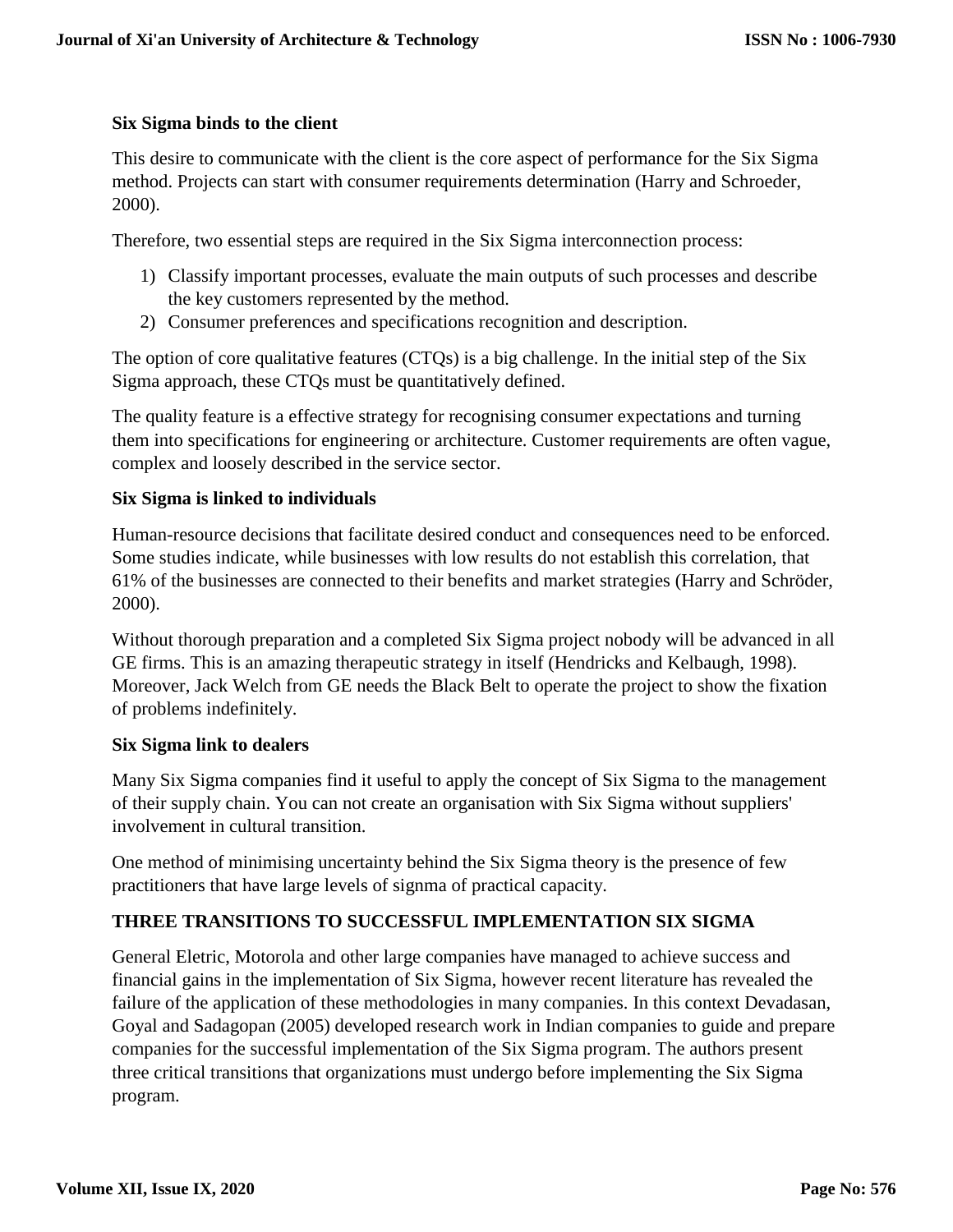According to Devadasan, Goyal and Sadagopan (2005) the first transition that should occur in a company that intends to achieve success in the implementation of Six Sigma is the physical transition, that is, of people, materials, money and machines. In accordance with this transition requirement, employees selected to participate in the project must meet in a special cell to be developed especially for the realization of the project. The money must be available so that the project owner (who can be the company manager, the Master Black Belt or even another employee chosen for this function) can spend it when and how it is needed. The materials necessary for the development of the project must also be transported to the created cell, as well as the machines, however, in companies where the machines or equipment involved in the project are large and fixed or cannot be transported, they must be marked in some way. form to indicate that they are part of the ongoing project.

The second transition is psychological, managers and employees must be prepared and feel comfortable to carry out the Six Sigma project. The exchange of ideas and knowledge is very important for the project, so managers must make their employees feel comfortable contributing ideas that can help achieve the goal of reducing defects and reaching 3.4 DPMO (defects) per million). A good suggestion is to create an electronic system where employees can collaborate with ideas anonymously, or create a system of financial and / or non-financial rewards that promotes the participation of people with new ideas.

The third transition is linked to mentality. The adoption of statistical principles from the 20th century created a mentality that zero defects is an unattainable reality, this is because the control of statistical quality installed in organizations allows employees to be complacent with defects that are within the level of three sigma, and for this reason, they do not explore how technology and management models should achieve zero defect. Both management and employees must develop a mindset for creating alternative processes that make it possible to achieve 3.4 DPMO.

It is a difficult task to determine the order, type and levels of preparatory activities for transition in organizations that operate at different sigma levels (not all organizations work at the same sigma level of quality). In order to systematize these activities Devadasan, Goyal and Sadagopan (2005) propose some steps to guide organizations in carrying out the three transitions necessary for the success of Six Sigma. These steps are:

• First step: ensure that management is interested in implementing the Six Sigma program.

• Second step: choosing a project that is critical to the performance of organizational quality and measuring its sigma value, if this value is below 3, this will mean that this organization does not take traditional control activities seriously and in this organization the transition will be much more complicated, or it should not even be carried out. If the value is greater than 6, preparatory activities for the transition can be waived. If the measurement result is between 3 and 6, then this organization is the right candidate to apply the program, but will have to carry out the preparatory activities leading to the three transitions

• Third step: after completing the project choice, the current levels of the three transitions must be assessed.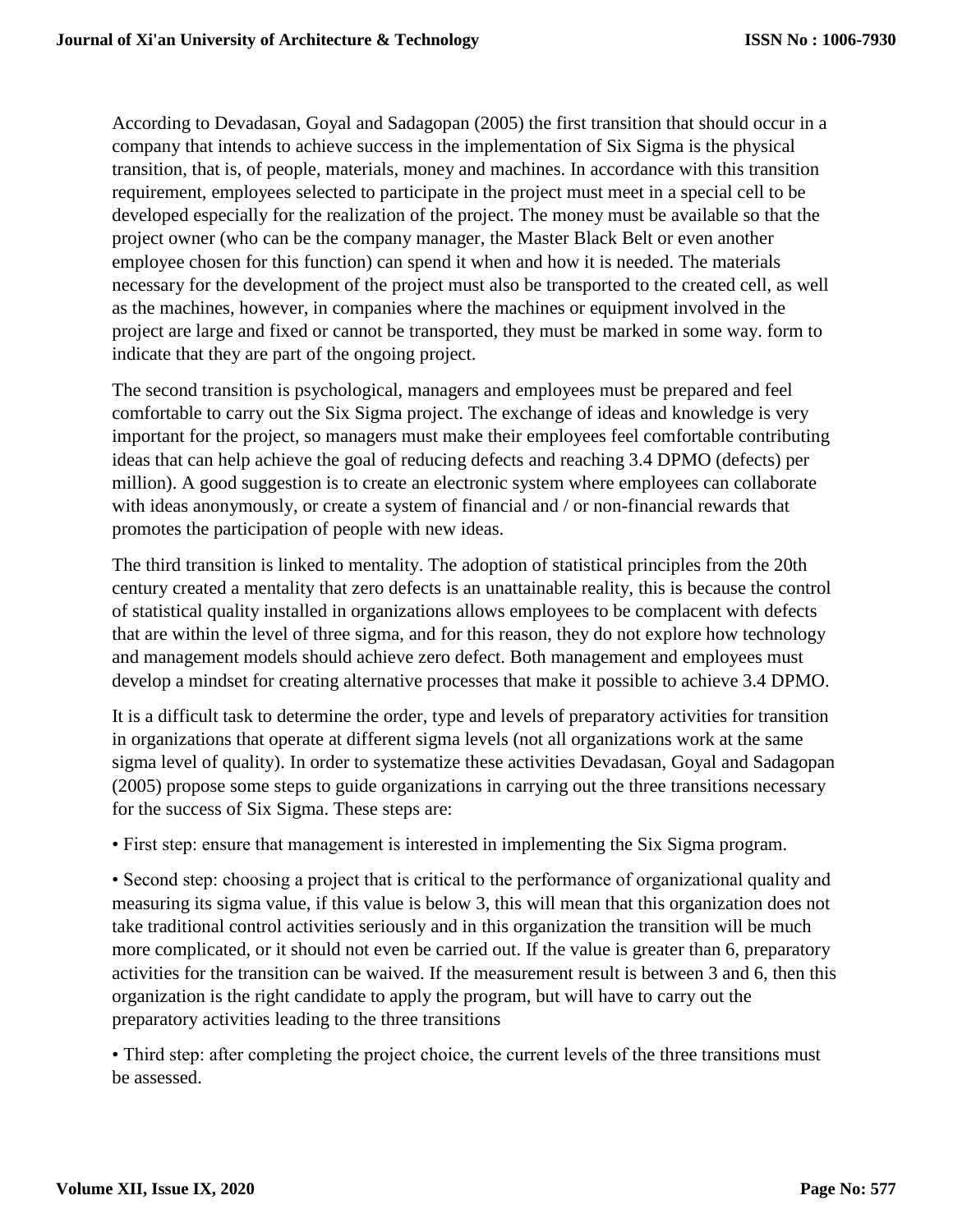• Fourth step: then, unfinished activities must be carried out in order to complete the three transitions. After that, the critical quality process chosen by managers must be reevaluated until their sigma level is at 6 or more.

The phases for the three transitions required to implement the Six Sigma program were studied at an Indian manufacturing company.

### **4 SWOT ANALYSIS OF THE SIX SIGMA**

Goh et al. (2006) examined the benefits of the Six Sigma popular variant, limitations, openings and risks. Certain scientific and administrative figures are taken into consideration. Thus, 20 years since its inception, a practical methodology and a study of Six Sigma management was carried out.

• Strengths: consumer emphasis, data processing and predictive methods to challenges, senior management encouragement, engagement, well-structured project teams, simple to interpret process for issues, results-based programmes, comprehensive human resource creation and the success of bottleneck production lines.

• Weaknesses: heavy spending, heavy organisational culture vulnerability, standards not embraced universally and transactional procedures at the Sigma stage not checked.

Opportunities: intensely competitive and challenging industries, accelerated digital technology and data creation, increasing concern in safety and engineering efficiency examination and preimplementation of Six Sigma approval compliance programmes.

• Threats: reform opposition, intensely dynamic labour market and existing circumstances.

Top management engagement and company culture are two main aspects of Six Sigma 's performance. Six Sigmay be a good approach to boost financial performance and market efficiency if senior management is fully dedicated and organisational culture is diverse and open to change. Six Sigma programmes do not have any impact on the operating level if the mathematical principles and resources needed are not successfully implemented; thus, it is important to learn the technological specifics. (Goh, 2006) 2006.

## **DO IMPROVEMENTS IN QUALITY BRING RESULTS?**

Performance is one of the key problems of current research in production processes, according to Chen and Tsou (2005). Bad product consistency decreases consumer loyalty, lowers productivity and raises production costs. In the last two decades several research have been performed on the partnership between quality and manufacturing environment. The connexion between the efficiency life cycle and software output efficiency was explored by Krishnan et al ( 2000).

Salameh and Jaber (2000) considered that the goods purchased or manufactured were of imperfect standard, a specific case of output and inventory. The connexions between the economy in the productive sector and productivity were studied by Ganeshan et al . ( 2001) from Taguchi's view of low production. Llore'ns-Montes et al . ( 2004) analysed the effect on agile development systems of the introduction of the quality assurance mechanism.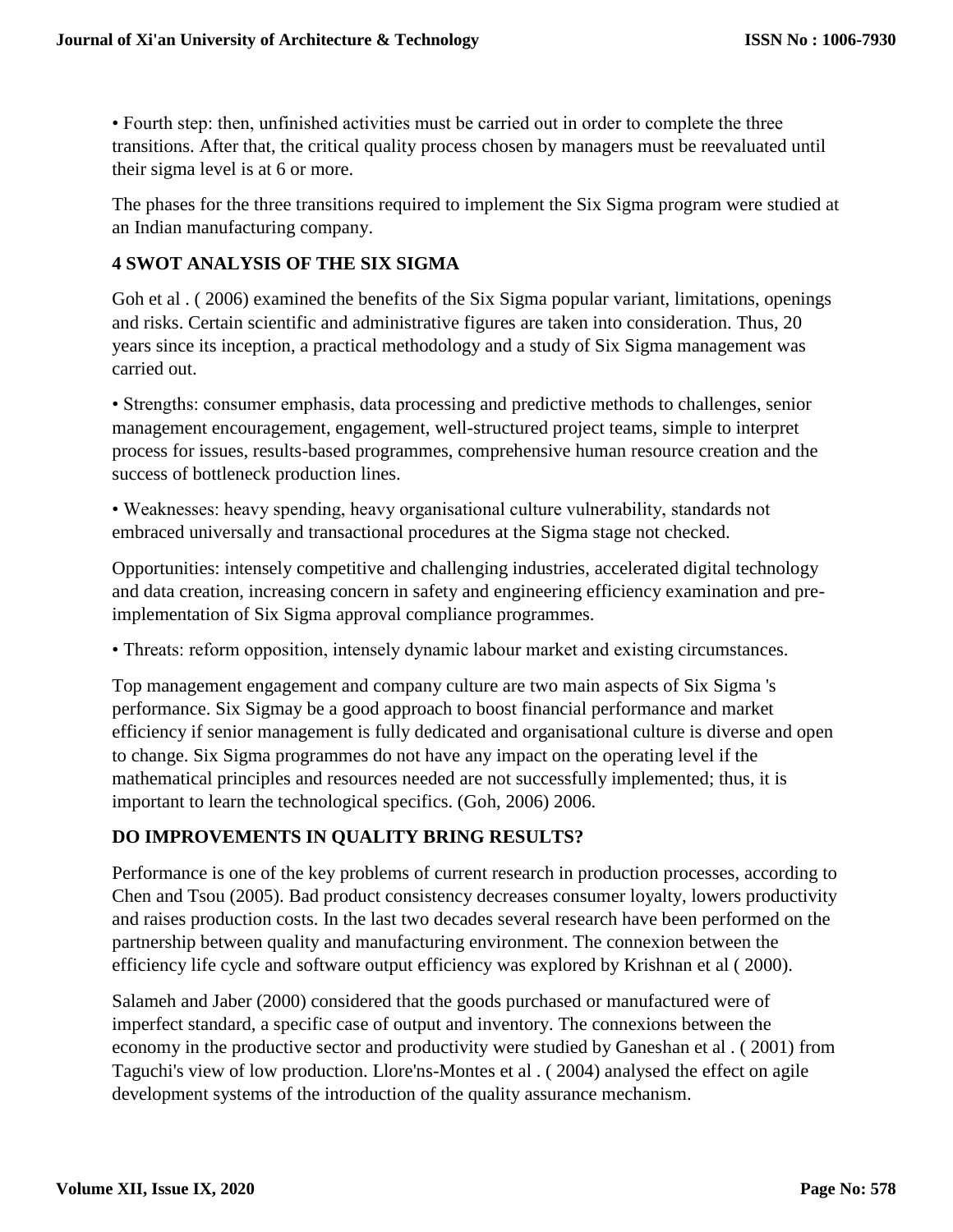Chen and Tsou's (2005) model attempts to determine the expense overall of low production and the financial return on quality enhancement by analysing the Six Sigma DMAIC technique for the manufacturing line for car seats.

The study was carried out at Rica Auto Parts Co. Ltd., a supplier of car seats. This company produces premium quality seat units and seats for secondary vehicles. According to market feedback, customers complain about the noise of the banks. In order to decrease warranty costs and ensure increased customer satisfaction, the production manager was instructed to reduce warranty claims and assess the production cost of his assembly line.

In the defining phase, the seven major manufacturing stages were identified, which are: cap the cushion, mount sliding bands, mount backrest, cover the backrest, functional test, packaging and delivery to the warehouse. After identifying them, all the factors that could affect each stage were listed. At this stage, all root causes of warranty claims were also found, each of which was analyzed and a conclusion was reached that 87% of guarantees were caused by noise from the banks' operation, 10% were caused by misuse and 2 % were from other causes. Based on the 80/20 rule, the noise problem was recognized as the main quality issue.

In the measure phase, the FMEA quality tool was used to analyze the problem and it was found that the cause of the noise in the seat's operation was the lack of alignment between the left and right side of the seat slip. There was an upper limit (404 mm) and a lower limit (404 mm) for this alignment and when the distance exceeded the specifications the noise was very large. The rework to align the banks cost 1 dollar per unit. In the analysis phase, performance objectives were defined, the main sources of variation were identified and a relationship between them was created.

In the improvement phase, all potential causes of defects were tracked and possible solutions were checked. At this stage it was decided to add a clamp to each mounting pin in order to improve the device and so that the seat does not suffer changes in its structure after assembly. The cost of adding the clips to the device was \$ 200.

The mean and standard deviation after improvement are 402.103 mm and 0.43 mm. Process capacity has improved from 0.69 to 1.47 CPK, operating noise has clearly improved, and the process as a whole has reached a level of 4.38 sigma.

In the Control phase, plans were created to control measurements in the future and maintain progress. After identifying the process problems and implementing the improvements, the Tsou and Chen model was applied and it was concluded that for 10 production periods the cost without implementing the improvement was 62,805.5 euros and after the improvement this cost increased to 62,075.8 euros. The study proved that for a standard deviation of 402.103 mm, the investment results in quality gains, but above this value the investment only increases and the quality does not follow the same pattern.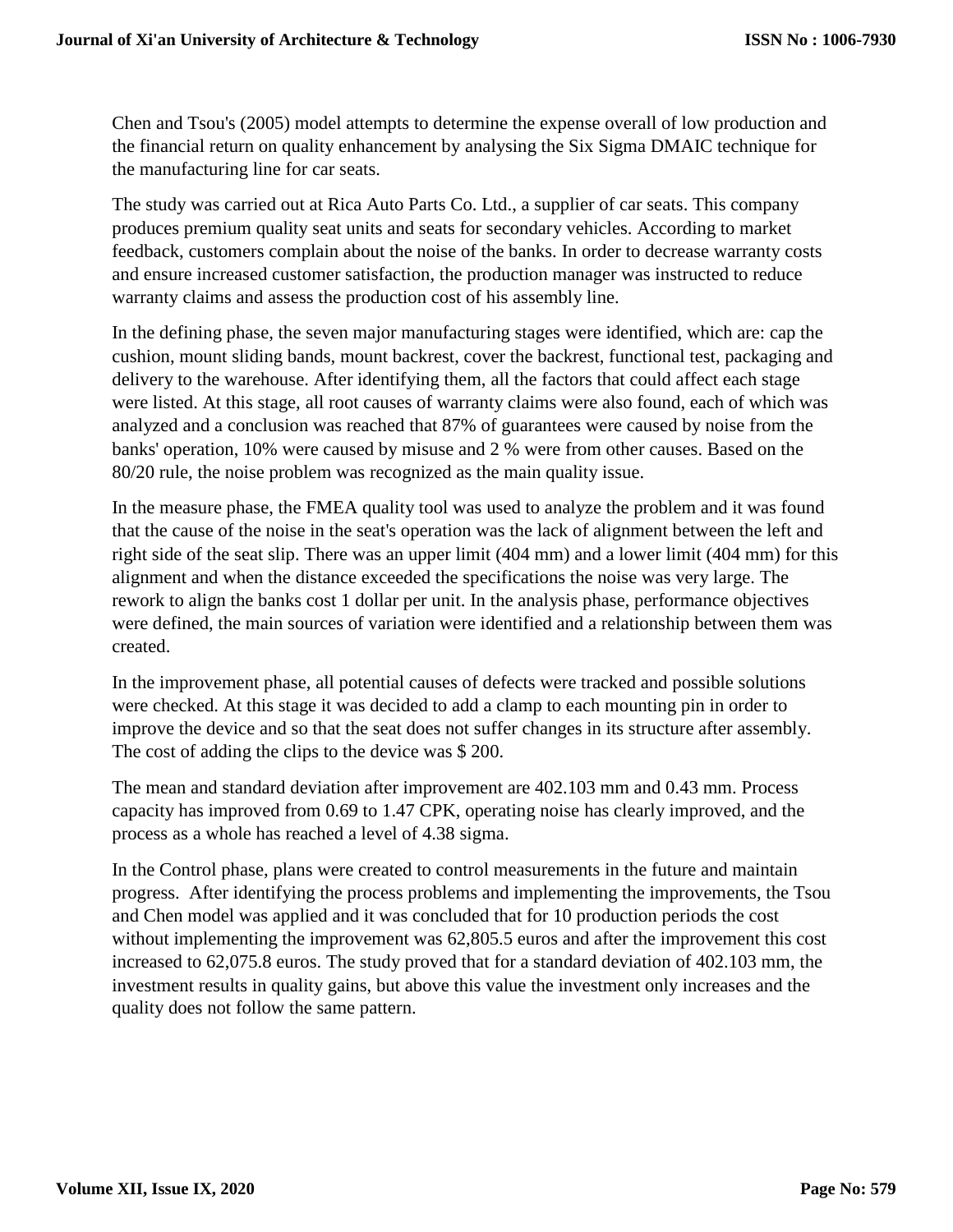# **6 METHODS AND TOOLS SIX SIGMA**

### **6.1 The methods**

Two main methodologies are included in the Six Sigma: DMAIC and DMADV. For a current phase, DMAIC is used. A new product or method is developed by DMADV. DMADV will typically contribute to a more predictable procedure and eventually a better quality result for new ventures.

# **DMAIC**

The DMAIC comprises five essential phases.

• "D" DEFINE: In this step it is necessary to define precisely:

- The needs and desires of customers;

- Transform customers' needs and desires into process specifications, considering the availability of supply of inputs, the productive capacity and the positioning of the service or product in the market, taking into account the offers of competitors.

• "M" MEASURE: In this step, it is necessary to accurately measure the performance of each step of the process, identifying the critical points that can be improved. Whenever defects occur in the process, additional resources are spent to restore the level of production: inputs, time, labor to carry out the activity. These costs need to be measured.

• "A" ANALYZE: Analyzing the measurement results allows to identify the "gaps", that is, to determine what is missing in the processes to serve and delight customers. The search for the root cause of the problems leads to the development of hypotheses and the formulation of experiments, aiming at the effectiveness of the processes. In order to make improvements in the processes, projects or action plans are prepared, accompanied by schedules, dimensioning of necessary resources, costs and return on investment.

• "I" IMPLEMENT: The success of implementing the improvements is related to the way the plan is sold to people, which must include demonstrating the benefits that the change will bring and, whenever possible, taking advantage of their contributions in the way of operationalizing the strategy.

• "C" CONTROL: The establishment of a permanent evaluation and control system is essential to guarantee the quality achieved and to identify deviations or new problems, which must require corrective actions and standardization of procedures.

## **DMADV**

There are 5 important steps included in the DMADV. Are they:

• "D" DEFINE: In the first point, the specification and priorities must also be consistent with the needs of the consumer and the organisational objectives.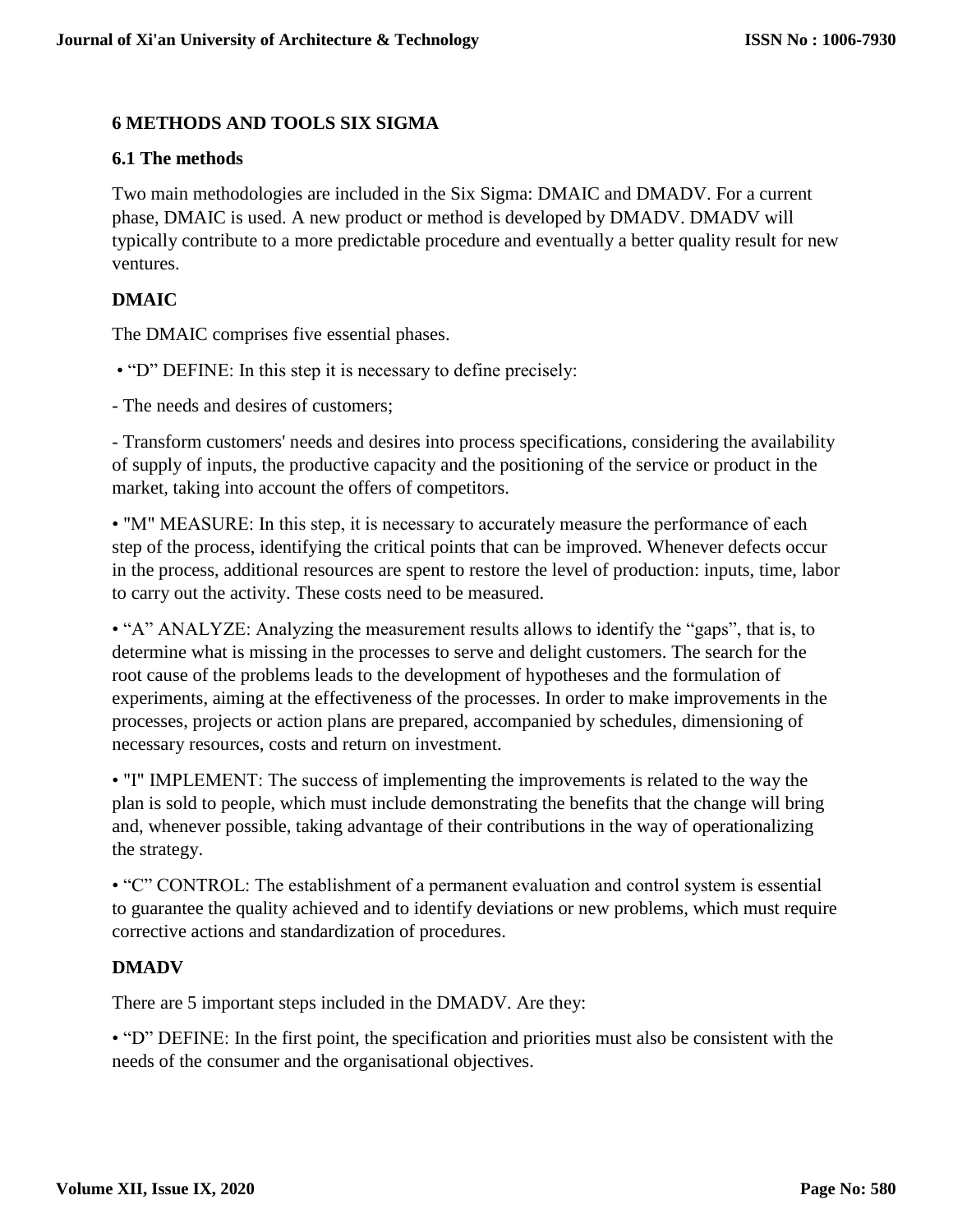• "M" MEASURE: Four factors ought to be calculated at this point. CTQ 's support quality analysis, flexibility procurement, risk assessments and product flexibility.

• "A" ANALYSIS: Analysis and design methods can be used to build better alternatives to eliminate defects. Their intrinsic capacity to decide whether the concept is the best option or an alternative that can be further produced should be tested for.

• "D" DESIGN DETAILS: A concept must be streamlined in this phase to reach the maximum standard. Furthermore, it can usually be tested in order to refine a template. Since the check is the final phase, each move should be a move into the next stage.

• "V" VERIFICATION: The drawing has to be checked whether it is examined and evaluated. The test typically undertaken is undertaken by a pilot. This can be a step towards full development, as checked by a pilot project.

### **6.2 The classic tools**

Quality tools help companies establish quality improvements, understand and organize processes. The basic tools of quality control are: check sheets, Pareto diagram, cause and effect diagram, histogram, dispersion diagram, flow chart, control chart, brainstorming and 5W1H.

The Six Sigma process effectively implements these tools, which allows most problems to be solved. Each tool has its own use, and there is no adequate recipe for knowing which tool will be used at each stage of the process. This will depend on the problem involved, the information obtained, the historical data available and the knowledge of the process in question at each stage.

## **6.2.1 Check sheets**

These are preplanned ways for simple and succinct collection of data. They document the details of the objects to be checked in order to easily understand the fact and to instantly analyse the circumstance.

#### **6.2.2 Pareto diagram or Pareto chart**

The Pareto map is a diagram of the objects and the class in order of the cumulative volume of activities. It enables one to imagine multiple elements of an issue, which helps us to define its priority.

The major trigger on the left side of the diagram is illustrated by falling bars, whereas the small induced ones on the left are displayed down in sequence. Through the addition of each individual to the sum, each bar reflects a reason that indicates the related reason. It is one of the most successful ways of problem-finding.

In this diagram Pareto the nature of issues is graded as "vital few" and "trivial many," indicating that a limited number of causes affect most errors, errors, grievances and costs. If these causes are detected and resolved, near-to all damages may be avoided. This is a goal.

For the "80/20" ratio, the Pareto concept is established. 80% of issues are usually triggered by just around 20% of possible triggers. In other terms, 20% of our issues cause 80% headaches.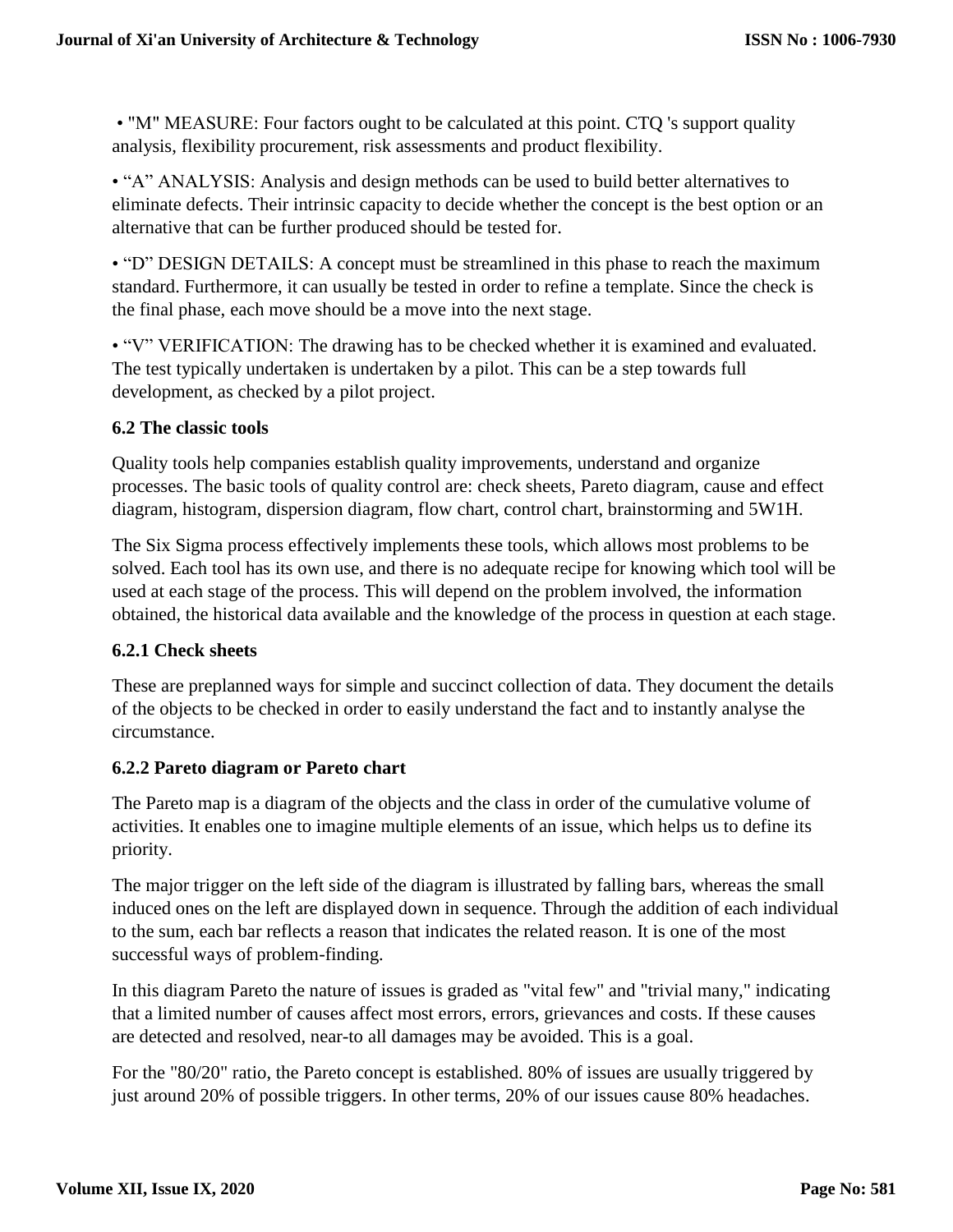# **6.2.3 Ishikawa diagram**

A method to shows the principal triggers for a behaviour, which guide the sub-trigger towards the final outcome, is widely known as the fish graph or cause and effect graph.

In 1943, Ishikawa of the University of Tokyo invented this instrument. He used this to illustrate how many popular and linked variables might be. Although the diagram itself does not describe the causes of the issue, the diagram serves as a "vehicle to generate the most concentrated practicable, a collection of any known or suspected triggers, which may lead towards the observed impact.".

# **6.2.4 Histogram**

A histogram refers to the frequency distribution of a series of scales, commonly a vertical bar map, consisting of a two-piece rectangle in which each of the bases is equal to the class spectrum and its height correlates to the corresponding frequency.

If the data number grows endlessly and the class spectrum tends to zero, the distribution of frequencies shifts to a distribution of chance. In any analysis, the construction of histograms is a significant predictor of the distribution of data.

## **6.2.5 Scatter diagram**

This diagram allows to identify the existence and the intensity of the relationship between two variables (correlation), one dependent and the other independent. If there are repeated values, you need to circle them as many times as necessary. It can only be said that X and Y have a correlation, but not that  $X$  is the cause and that  $Y$  is the effect or vice versa.

## **6.2.6 Control charts / graphs**

The control diagrams are configured for process monitoring. This surveillance helps the status of mathematical process regulation to be verified: regulated or unchanged. There are two forms of control diagrams, variables control diagrams, built for circumstances relating to the calculation of attributes and attribute control diagrams, which are supposed to address counting scenarios.

Testing diagrams synthesize a vast number of data by way of mathematical techniques to observe process shifts dependent on results from the study.

It will then tell us, when it is beyond the defined limits, of the conduct of the mechanism and the need for the variance to be examined but not if the variance is to be removed.

## **6.2.7 Flowchart**

It is an illustrative summary of the flow of the various activities and events, phases and decisions of a process. The flowchart allows not only the processes to be called into question, but also the identification of duplications, gaps and dead ends, facilitating the simplification of the processes. It is a fundamental tool, both for the planning (elaboration of the process) and for the improvement (analysis, criticism and changes) of the process.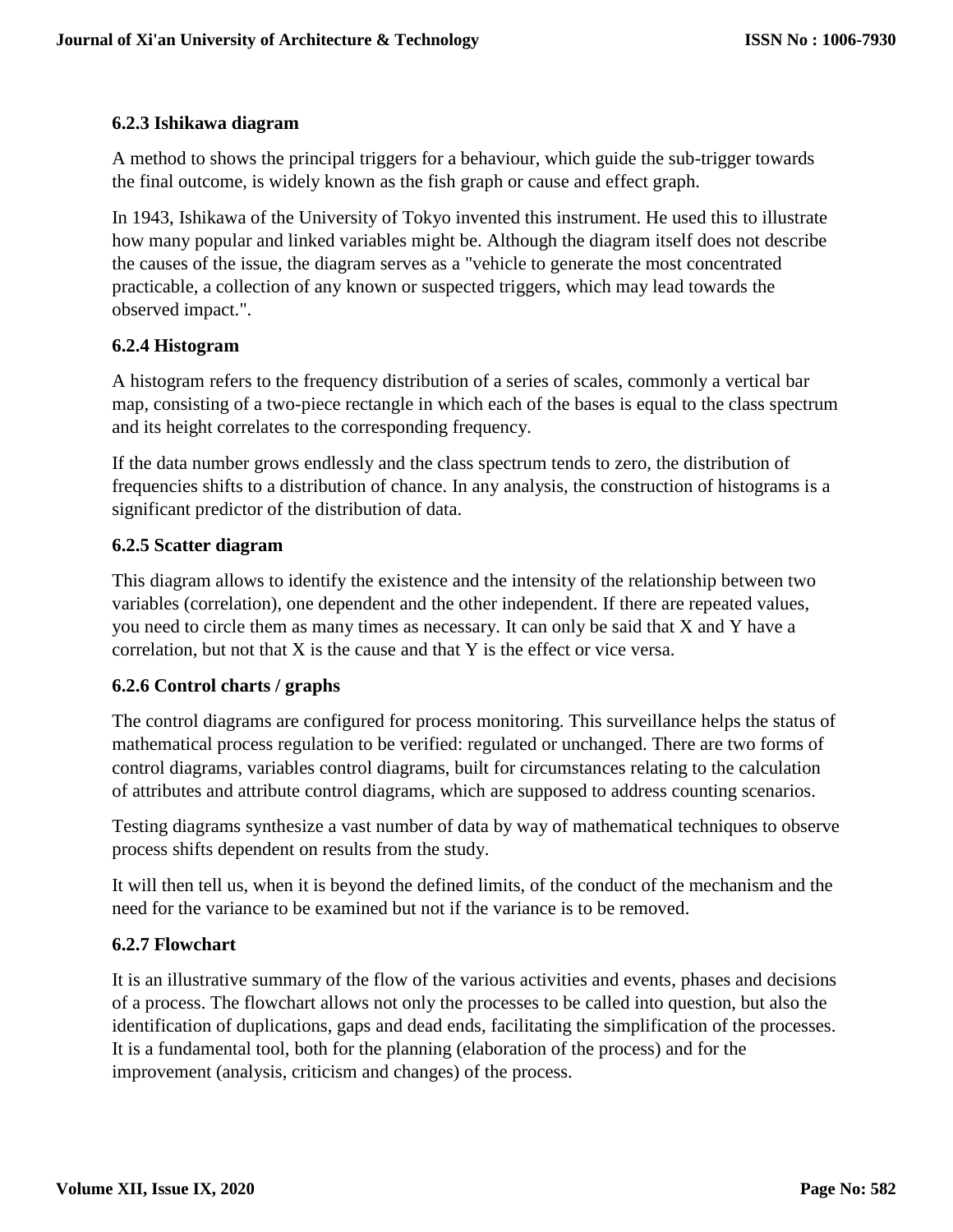The flowchart facilitates the visualization of the various steps that make up a given process, allowing to identify those points that deserve special attention on the part of the improvement team. It is basically formed by three modules:

• Start (entry): subject to be considered in planning;

• Process: consists of the determination and interconnection of modules that encompass the subject. All operations that make up the process;

• End (exit): end of the process, where there are no more actions to be considered.

### **6.2.8 Brainstorming**

It is a technique to stimulate creativity of a team, to generate and clarify a series of ideas, problems or questions. It is the most common tool in the collection of verbal data. It helps, for example, in the construction of the cause and effect diagram. Brainstorming's can be:

- Structured: each participant speaks at once, obeying the sequence or;
- Unstructured: everyone speaks when they get an idea.

After the identification of a mediator, the objective of the session is defined and each member presents a single idea at a time. At this stage, one should not criticize or discuss ideas, just register in a way that everyone can see (in a table for example). The more opinions arise, the better.

#### **6.2.9 5W1H**

It is a document that identifies through a survey the actions and responsibilities of those who will carry out an improvement project. This tool is able to guide the various actions that must be implemented. The 5W1H must be structured to allow a quick identification of the elements necessary for the implementation of the project.

The elements can be described as:

- WHAT What will be done (steps);
- HOW How should each task / step (method) be performed;
- WHY Why should the task be performed (justification):
- WHERE Where each step will be performed (local);
- WHEN When each task must be performed (time);
- WHO Who will perform the tasks (responsibility).

#### **6.3 The seven new quality tools**

These new tools offer the best methods to stimulate thinking, explain cause and effect relationships, organize and systematize information, reveal latent problems or opportunities,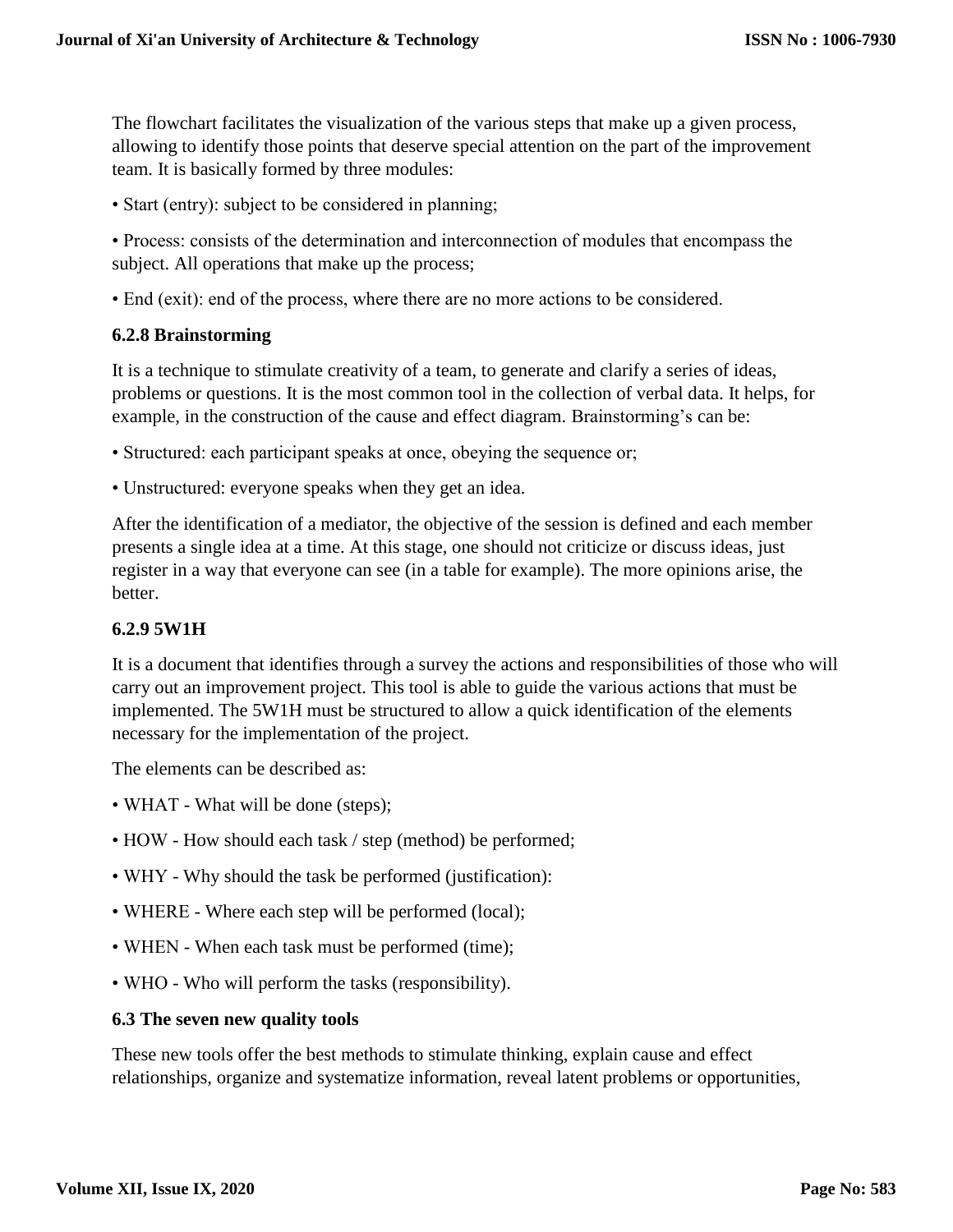process verbal data, stimulate creativity, generate new ideas, allow multidimensional analysis, accompany the implementation of activities.

These tools present a qualitative approach, they appeared to supply the need to evaluate nonnumerical data. If data is plentiful, traditional tools are sufficient, but this is usually not the case. In addition, traditional tools do not analyze the consequences of decisions or the relationship of one decision to another.

The new quality tools are: relationship / interrelation diagram, affinity diagram, tree diagram, priority matrix, process decision graph (PDPC), matrix diagram and activity diagram.

### **6.3.1 Relationship / interrelationship diagram**

This tool seeks to visualize the entire set of cause and effect relationships, complex objectives and means by means of arrows in order to solve a problem. The Relationship diagram is very effective for cases involving complex interrelationships.

It is also a tool that requires creativity, the ability to analyze and reflect to define the logical connections that are only implicit in the process. It allows to isolate the few vital elements for the situation under analysis, to identify the different relationships and to make all the personnel involved quickly understand what needs to be done.

Some advantages when using the Relationship Diagram are: to identify the several main points; value adverse comments; identify the interrelationship between various sectors of the company, make solutions faster.

## **6.3.2 Affinity diagram**

Tool that gathers a large amount of qualitative data (ideas, opinions, statements, manifestations, behaviors, etc.) and organizes them in groups, based on the natural relationship between each item, defining groups of items. This tool is applicable in processes where creativity, more than logic, is the fundamental factor in the association of data.

This tool is used whenever it is necessary to clarify important situations or problems, when your initial situation may seem confused or disordered. It is used to clarify the nature, form and extent of problems, grouping ideas or opinions in the form of verbal information (verbal data is collected through brainstorming or interviews), and visually represents data sets that have some affinity.

## **6.3.3 Tree diagram**

It is used to search for the most appropriate and most effective means to solve a given objective. A great advantage of this tool is that it allows the visualization of all tasks and the means to reach the objective, besides forcing people to think in terms of means and objectives.

This tool can be used in several stages of quality control to develop the quality of new product designs, use the cause and effect diagram, develop solutions to internal problems, clarify control and departmental functions and promote increased productivity.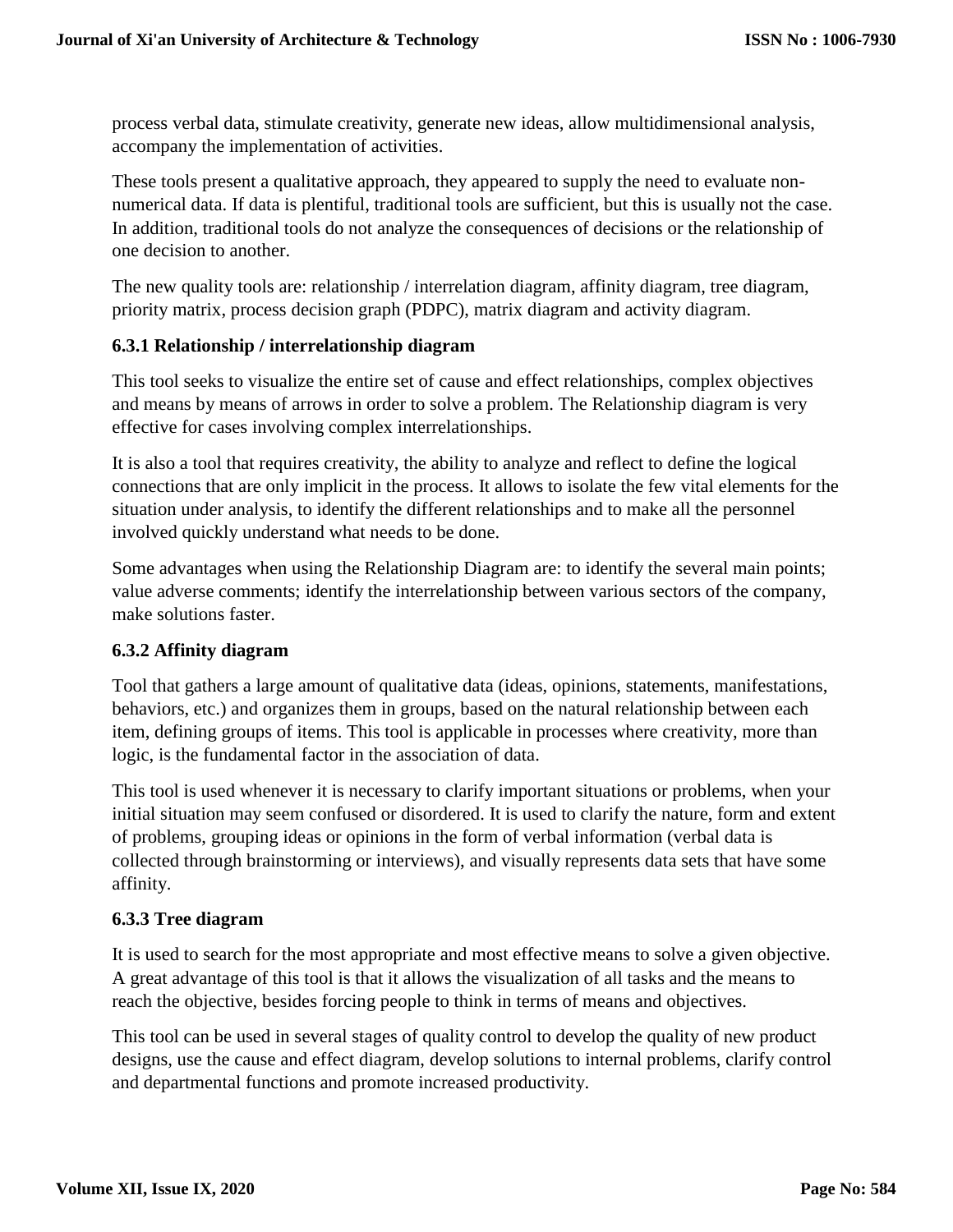# **6.3.4 Priority matrix**

This tool provides a method in which the group's attention is focused on the actions that are in fact most relevant, these can be classified according to their ease of implementation in three degrees, represented, for example, by the following symbols: 1-0; 2-X; 3-X. Typically, the list of options to be prioritized corresponds to the implementation tasks of the tree diagram.

### **6.3.5 Process decision graph (PDPC)**

It is used to analyze the development and possible results of the processes, and among these, choose those that provide the desired results, that is, it is a tool that guides us in the face of unknown situations or subject to unforeseen circumstances.

With the PDPC it is possible to prepare preventive and containment actions before the occurrence of unexpected events, thus avoiding undesirable results. The PDPC considers the occurrences over time, therefore, it should be reviewed in the development phase of the activities. The aim is to define alternative actions and plans to be triggered if the speculated problems really appear, with a view to ensuring that all planned steps are accomplished without prejudice to deadlines, quality and the pre-established budget.

PDPC should be used in changing and dynamic activities, in complex processes where unforeseen events mean waste of time and processes where the probability of failures and unforeseen events is really considerable.

### **6.3.6 Matrix diagram**

It stimulates multidimensional thinking by systematically investigating the relationships between two or more sets of verbal data. In addition to indicating the presence, it also shows the intensity of the relationships between the factors analyzed. The most important point in

The use of a matrix is to decide how to combine the sets of phenomena and corresponding factors.

There are several types of Relationship Matrix, which must be chosen according to the number of sets of factors to be analyzed, among which we can highlight:

• Type L - is a basic and widely used matrix that allows to relate two sets of factors. It can be used to associate goals and the means to achieve them, as well as draw conclusions about the relationships between consequences and their causes;

• Type T - is a superposition of two Type L Relationship Matrices. It is a good method of analysis for defect reduction activities;

• Type Y - is a combination of three type L matrices. It shows the relationship between factors A, B and C;

• Type X - is the combination of four type L matrices. However, its use is more restricted.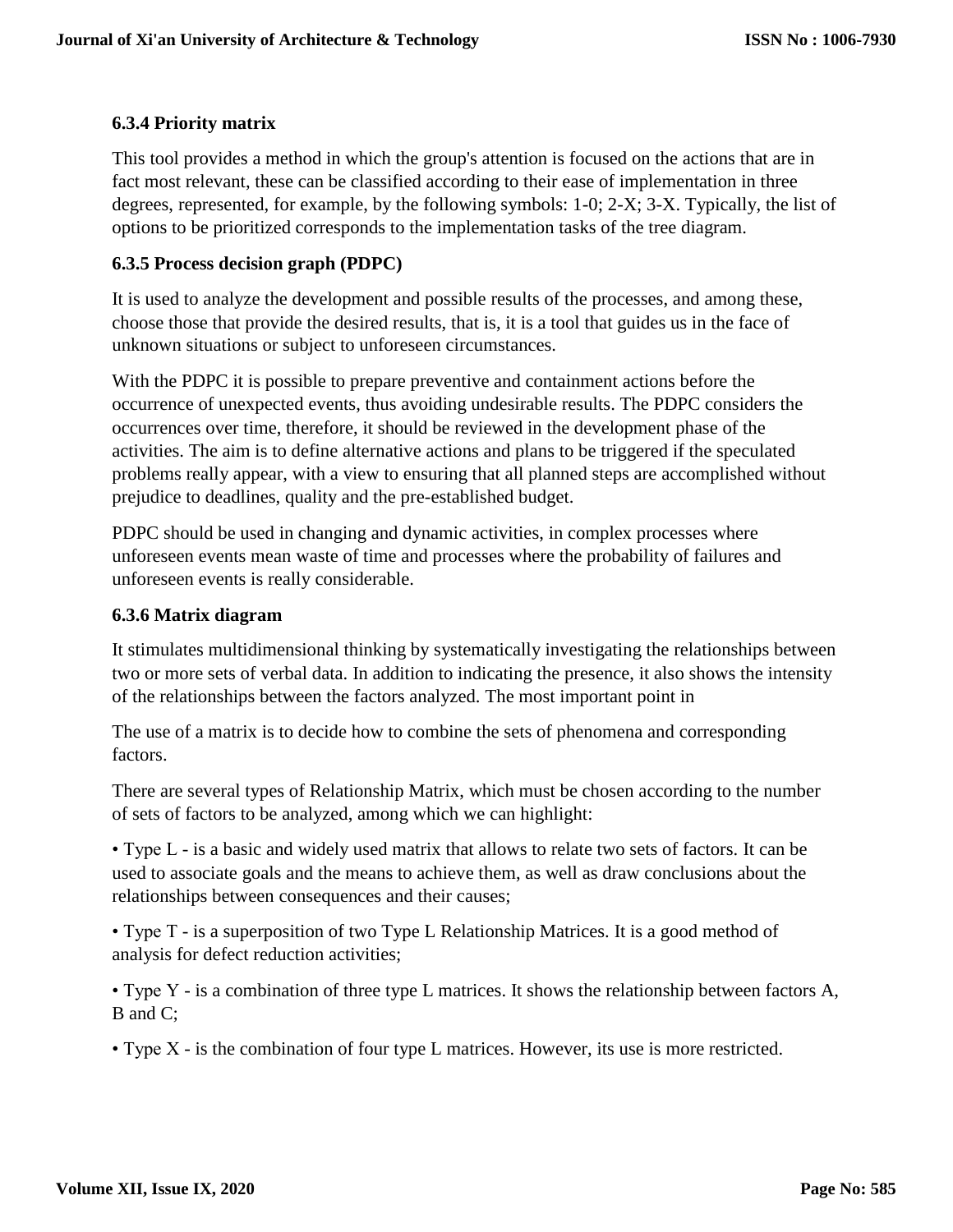# **6.3.7 Activity Diagram**

This tool, also known as the arrow diagram, establishes the most suitable daily plan for a project and efficiently tracks its progress. The arrows represent the activities of the project and the combination of them shows the sequence of activities and their interdependent relationships.

The activity diagram has its use indicated in complex projects where a large number of activities must be coordinated simultaneously, projects with a low tolerance for errors and delays, projects where those responsible have great experience and the execution times of each activity are estimated with good precision

## PART II - CASE STUDY ANALYSIS

The European automobile industry

According to Donelly, Mellahi and Morris (2002) the car industry in Europe has focused its efforts on the domestic market since the rise of the Japanese car industry and the emergence of the economy in countries such as Malaysia and Korea. The main European producers' response, although late, was to reduce costs, rationalize plants, increase productivity and improve their relationship with suppliers in an attempt to increase efficiency.

The most globalized auto industry in the world is in the USA, Japan and Western Europe triad. These countries employ around 4 million direct workers in their industry, in addition to 10 million who are involved in the indirect production of material and components. When vehicle sales and maintenance are involved, the number of workers directly or indirectly linked to the car industry reaches 20 million (Dicken, 1998, p.316).

In accordance with Fordist techniques, the natural shift in automobile manufacturing known as lean development required EU factories to revisit their methods and systems, if they wanted to contend with other continents. In the implementation of simultary engineering, zero stock, absolute quality management, continuous development and organised work teams, and the usage of Kanban or pulled manufacturing mechanism, Kochan and Lansburry (1995).

It is evident that Europeans are now the poorest and most fragile of the three-way production lines, but the crucial argument is that the struggle and attempts at reforming the automotive sector to reach new markets and develop manufacturing methods are recognized even after a period of time and beginning from a place of comparatively vulnerability. Europe has to contend with so many manufacturing firms, and sooner or later overcapacity, and the opportunity for fusions between firms like GM and Fiat tends to emerge, contributing to complete American acquisition and growing American multinationals' position in Europe.

## 7.**2 Implementation of Six Sigma at Ford**

Ford has the phrase "Efficiency is the number one job," according to Paton (2008). They launch of new technologies to cut prices and win market share by utilising complete quality control. However, this great car manufacturer has recently made product failures, which have cost its consumers a loss in market share and unhappiness. Ford lagged in overall efficiency behind the archival competitor General Motors, ranking third of the seven largest car manufacturers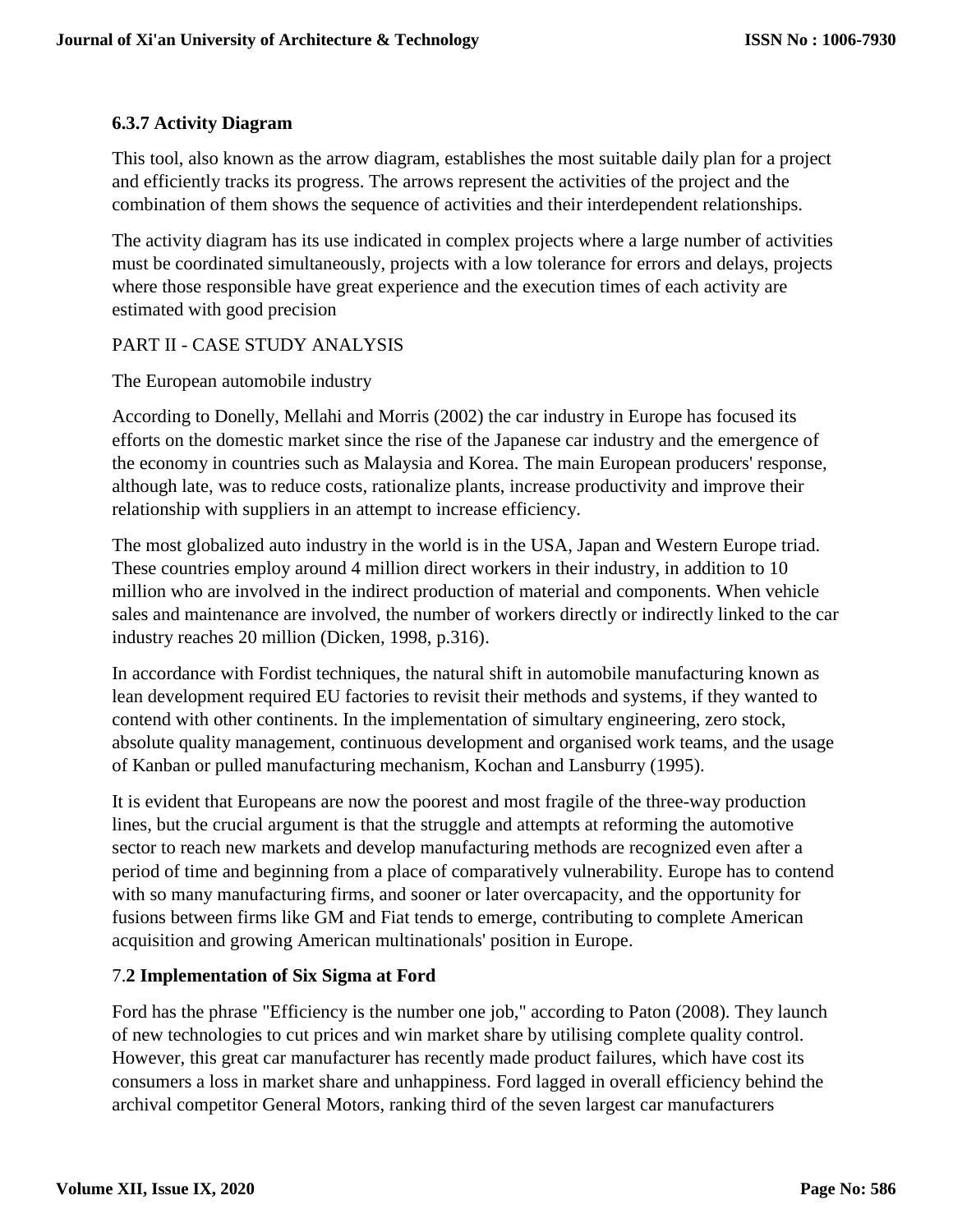according to recent surveys. Ford launched the quality review phase a few years back, but the findings are sluggish to be released for a \$180 billion distribution business with 345,000 workers worldwide.

Ford CEO Jacques Nasser turned to Six Sigma to reach higher rates of efficiency. At the end of 1999, as the Director of Quality for the global truck company tried innovative strategies for enhancing efficiency, Ford became involved and introduced the Six Sigma approach. In January 2000, Ford officially started the process of Six Sigma. Nasser said that the first step of the Six Sigma effort of Ford was based on consumer loyalty instantly. In order to speed up product development, each of the production lines and related six Sigma programmes have defined the 25 best consumer complaints per vehicle for each of these issues.

Training workers is the secret to the sustainability of the Six Sigma Project for Ford managers. The organisation was the core of the project and established Master Black Belts, Black Belts and Green Belts. Over the first two years of project service, Ford has already educated about 10,000 workers at Six Sigma and is focusing on educating all the personnel in Green Belts until the end of the year.

Paton (2008 ) suggested that Ford chose six Sigma ventures on three criteria: consumer happiness programmes, a minimum of 70 percent reduction in errors and saving in \$250,000 or more. Ford programmes have, on average, surpassed the expectations of cost savings. After defining tasks, Black Belts are still searching for unique observations and continue work on them via the DMAIC cycle and equipment.

In the process of "Defining" Schwarz Belts has the task of distinguishing and recognising the customers concerned. It is really necessary to keep the Black Belts aware of the time period and future financial gains at this point when the team that will engage in the project is established. For this step of the project, the method mapping and the CT matrix are the methods used.

Black Belts create procedures to quantify during the "Quantify" period. At this point they ought to be well aware of how the existing method is working, what the mechanism is, what the inputs and outputs are, which feedback processes impact the consumer and the success may better be accomplished. Method charts, cause and effect graphs, FMEA and graphic techniques are the standard resources for this level.

In the research step, the Black Belts must offer preference to input variables, evaluate the data to find reason for issue and improvement opportunities, creating variance in the process results. They are beginning to look at improvements in process entry and process output at this point. At this point, popular methods include process mapping, modelling strategies, multivariate tests, testing of theories, correlation and regression analysis.

Black Belts can create answers to issues during the "Develop" process and determine how best to manage the root cause. This includes cost-benefit analysis, confirmation of the approach of the issue, creation of an action strategy and communication of the strategy. At this point, popular resources involve visualisation, experiment design, simulation and optimization.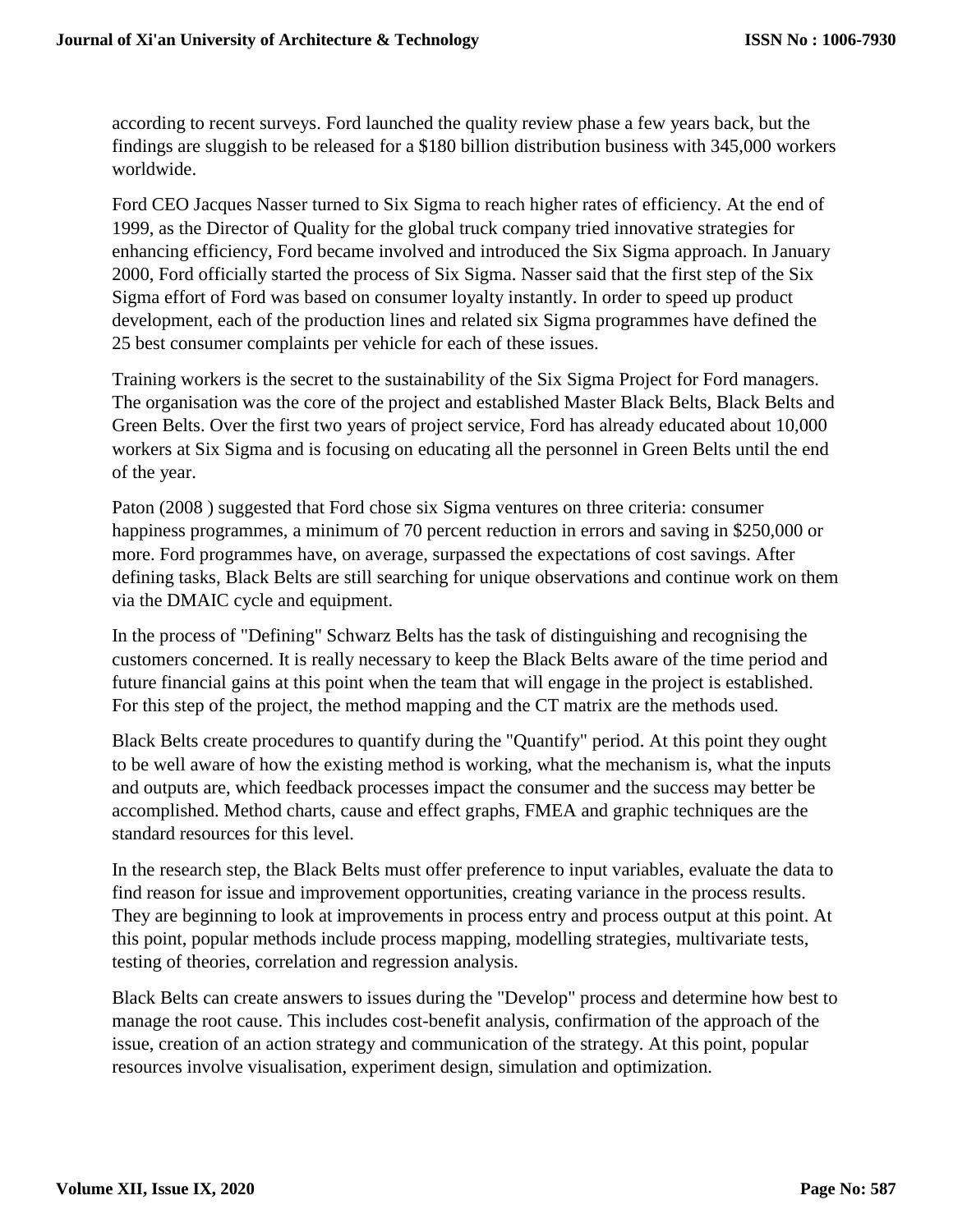In the final level, defined as "Mission," the aim is to retain the successes achieved during the project execution. At this point, Black Belts needs to complete a control plan, record the initiative, interpret potential for institutionalization in other aspects of the enterprise, create processes and frameworks, and complete a strategy for the audit. Management plans, the statistical control of the operations, the precautionary maintenance and Poka yoke are standard resources at this point.

Paton (2008) notes that no Ford Six Sigma project is declared to be done before the DMAIC period has completed and an evaluation to check the influence on clients and systems has been performed.

Despite the deep determination of Ford Management to Six Sigma, when it agreed to launch the project the organization encountered several obstacles. Six Sigma at Ford faced blockages in resource distribution and data availability like any project in every company. Six Sigma is a project that needs a great deal of knowledge, and Ford increases the exposure to the information that is provided as a by-product of six Sigma, says Ford's Goeser employee, experiencing trouble in accessing the information or not really experiencing registered it.

Ford's Six Sigma investments, particularly with an organization of their magnitude, are not insignificant. The organization spent thousands of hours in preparation, procurement of modern facilities and technological instils, besides \$6 million for teaching licenses in "Belts." However, the findings are impressive: Forde's Six Sigma initiative donated 52 million U.S. dollars in 2000 and Ford estimated a donation of 300 million US dollars in 2001 and a two-point rise in consumer loyalty.

## **CONCLUSIONS**

From the study, it was concluded that the Six Sigma methodology focuses on improving quality (reducing waste) by helping organizations to produce better, faster and more economically.

Traditionally, Six Sigma focuses on defect prevention, reducing cycle times and cost savings. Unlike careless cost reductions, which reduce value and quality, Six Sigma identifies and eliminates waste costs. In general, these costs are extremely high in companies that do not use it.

The application of Six Sigma in the Cutting & Sewing industry (practical case) in order to reduce losses in the cutting process proved to be very efficient, as there were quantitative and qualitative gains.

Quantitative gains can be seen through illustrations 29 and 30, with a reduction of more than 10% in the consumption of Starting type fabric and more than 5% in Anjou fabric. The financial gains can be seen in illustration 31, where from July onwards, the saving is  $9.8K \in$  per month and follows a positive trend until the month of November. Between the months of January to March, the project's economy stabilizes at around  $11.5K \epsilon$  per month. After one year of application of the project, the total saving is 125 thousand euros, a value that exceeded the 119 thousand euros stipulated at the beginning of the project.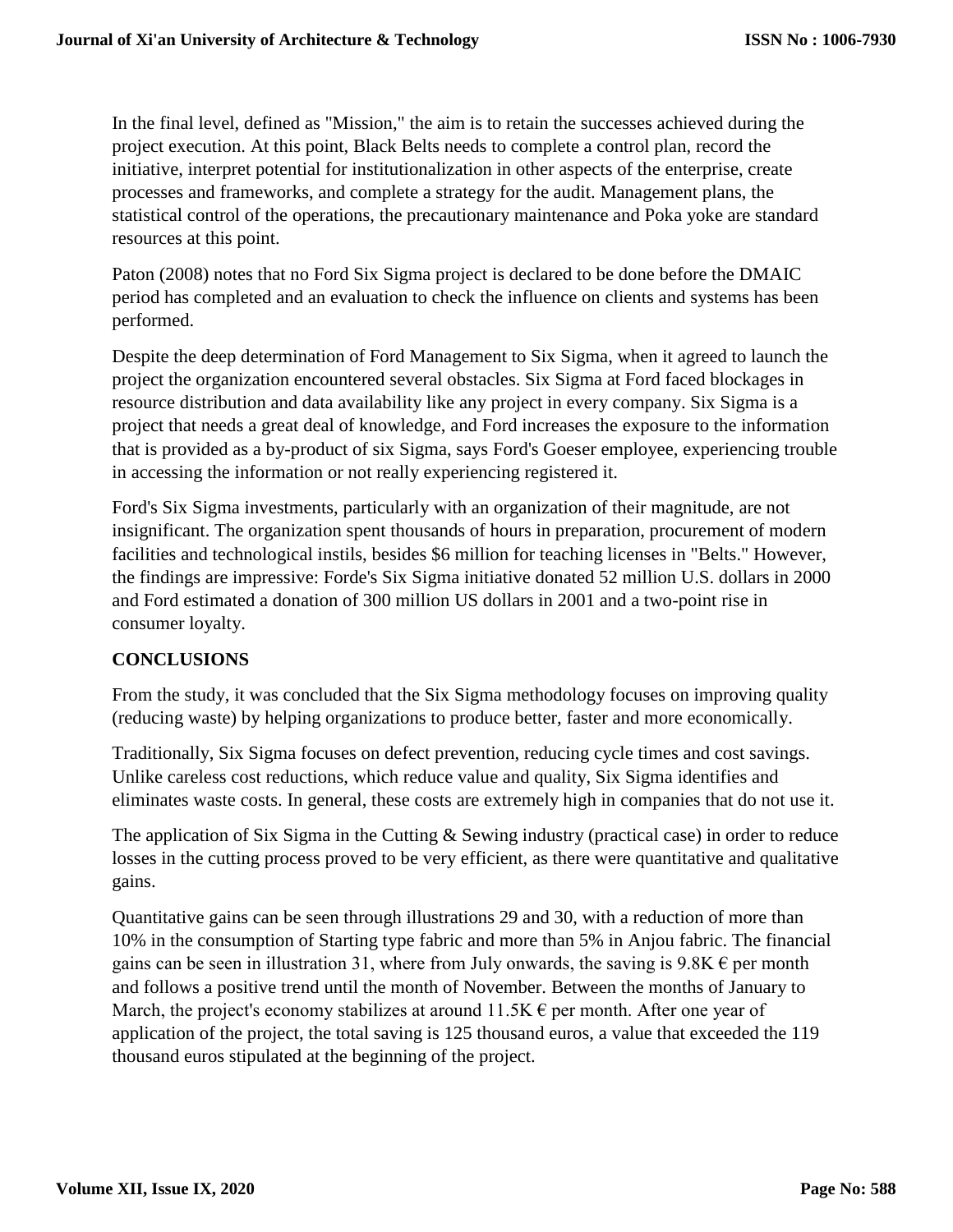There were also qualitative gains, such as the increase in the technical level of those involved in the project, resulting from the training and the increase in the employees' motivation in face of the positive results of the experiment and the possibility of growth and career boost with the training of the Green Belt.

#### **Suggestions for upcoming work**

The present study was about understanding the six sigma concept's, its tools and a case based examination of six sigma application. The researchers may consider six sigma application in following functional area of an organization.

• Logistics: the fulfillment of orders without defects, in the quantity and quality requested by the customer is a necessity within organizations and no longer a differential, companies feel obliged to provide services that meet the expectations of their customers.

Many companies have a problem of lack of stock control, that is, the company's physical stock usually differs from the stock registered in the system. Thus, the present work makes a study about the information systems that can assist in the collection, control and manipulation of data related to the company's stock. In turn, the study of stock management is necessary since through this logistical management it is possible to control the level of that asset in order to meet purchase and production orders;

• Sales and Purchasing: Six Sigma can become the essential element to create the pricing strategy in a company. The Six Sigma concepts allow the development of a proactive approach to the strategic determination of prices, enabling improvement in operability. This process avoids lengthy negotiations with no added value and, consequently, price erosion. An important action would be to develop new suppliers for the products purchased by the company, in order to increase the company's bargaining problem.

• Marketing: Six Sigma has evolved from manufacturing to other departments of the company and, although many bosses believe that a statistical method should not work in activities such as Marketing, companies are increasingly using the methodology in the company's transactional areas. Six Sigma in Marketing can assist in a process of checking which of the 4 P's (price, product, promotion and place) is most impacting the company's results.

In addition to testing the usability of the Six Sigma tool in the various departments of the company, the company could also compare the Six Sigma methodology with other methodologies, such as Lean Six Sigma, which seeks to improve processes and products, reduce, or even end up with, activities that do not add value and waste the organization's time and money.

#### References

Antony, J., Banuelas, R. (2002b) "Critical success factors for the successful implementation

of Six Sigma projects in organizations". The TQM Magazine, vol. 14, no.2, pp.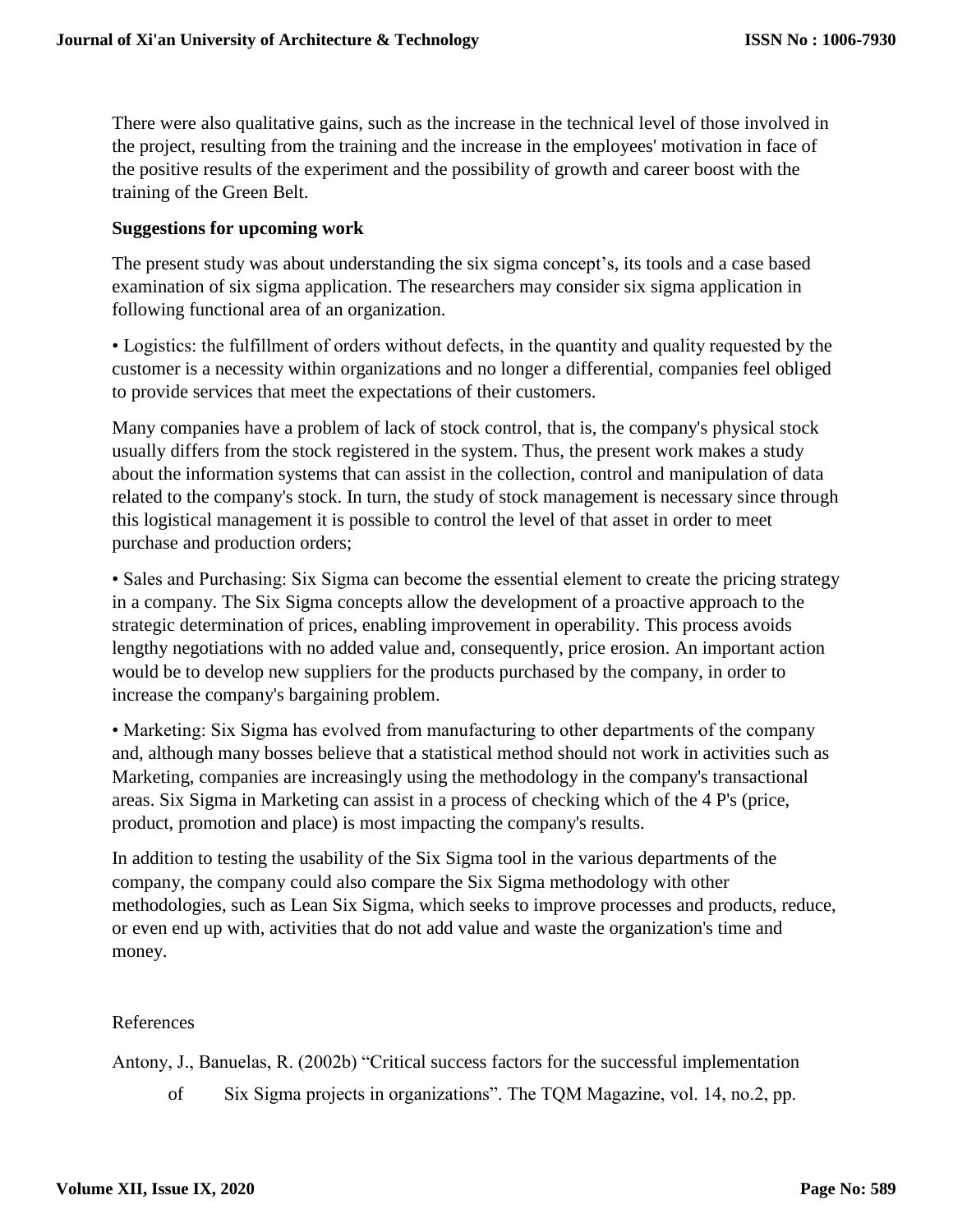92-99.

- Antony, J., Banuelas, R. (2002a) "Key ingredients for the effective implementation of Six Sigma". Measuring Business Excellence, pp. 20-27.
- Arnheiter, E.D., Maleyeff, J. (2005) "The Integration of Lean Management and Six Sigma", The TQM Magazine, vol. 17, no. 1, pp. 5-18.
- Bell, J. (1989) "Doing your research project: a guide for the first-time researchers in education and social science". 2. reimp. Milton Keynes, England: Open University Press, pp. 145.
- Bonilla, C., Waterbury, T. (2008) "A lean Six Sigma execution strategy for services sectors". International Journal of Six Sigma and competitive advantage, vol. 4, no. 4, pp. 395-408.
- Chakrabarty, A., Tan, C.K. (2007) "The current state of Six Sigma application in services", Departament of Industrial and Systems Engineering. National University of Singapore, Singapore, vol. 17, no. 2, pp. 194-208.
- Chen, J.M., Tsou, J.C. (2005) "Case study: quality improvement model in a car seat assembly line". Production Planning & Control, vol. 16, no.7, pp. 681-690.
- Dale, B. (2000) "Marginalization of quality: is there a case to answer?" The TQM Magazine, vol.12, no. 4, pp. 66-74.
- Dangayach, G.S., Krishna, G.A. (2007) "Six Sigma implementation at an auto component manufacturing plant: a case study". Int. J. Six Sigma and Competitive Advantage, vol. 3, no.3, pp. 282-296.
- Devadasan, S.R., Goyal, S.K., Sadagopan, P. (2005) "Three Six Sigma transitions and organizational preparedness exercise - today's imperatives for tomorrow success". Int. J. Six Sigma and Competitive Advantage, vol. 1, no. 2, pp. 134-150.

Dichen, P. (1998) "Global shift, Paul Chapman", London, p. 316.

- Donnelly, M., Mellahi, K., Morris, D. (2002) "The European automobile industry: escape from parochialism". European Business Review, vol. 14, no.1, pp. 30-39.
- Ericsson (2005) "About Ericsson", Retrieved October 5, 2005 (Available at[:](http://www.ericsson.com/about/)) [http://www.ericsson.com/about/\)](http://www.ericsson.com/about/))
- Fryer, K. J. (2007) "Critical success factors of continuous improvement in the public sector: A literature review and some key findings", The TQM Magazine, vol. 19, no. 5, pp. 497- 517.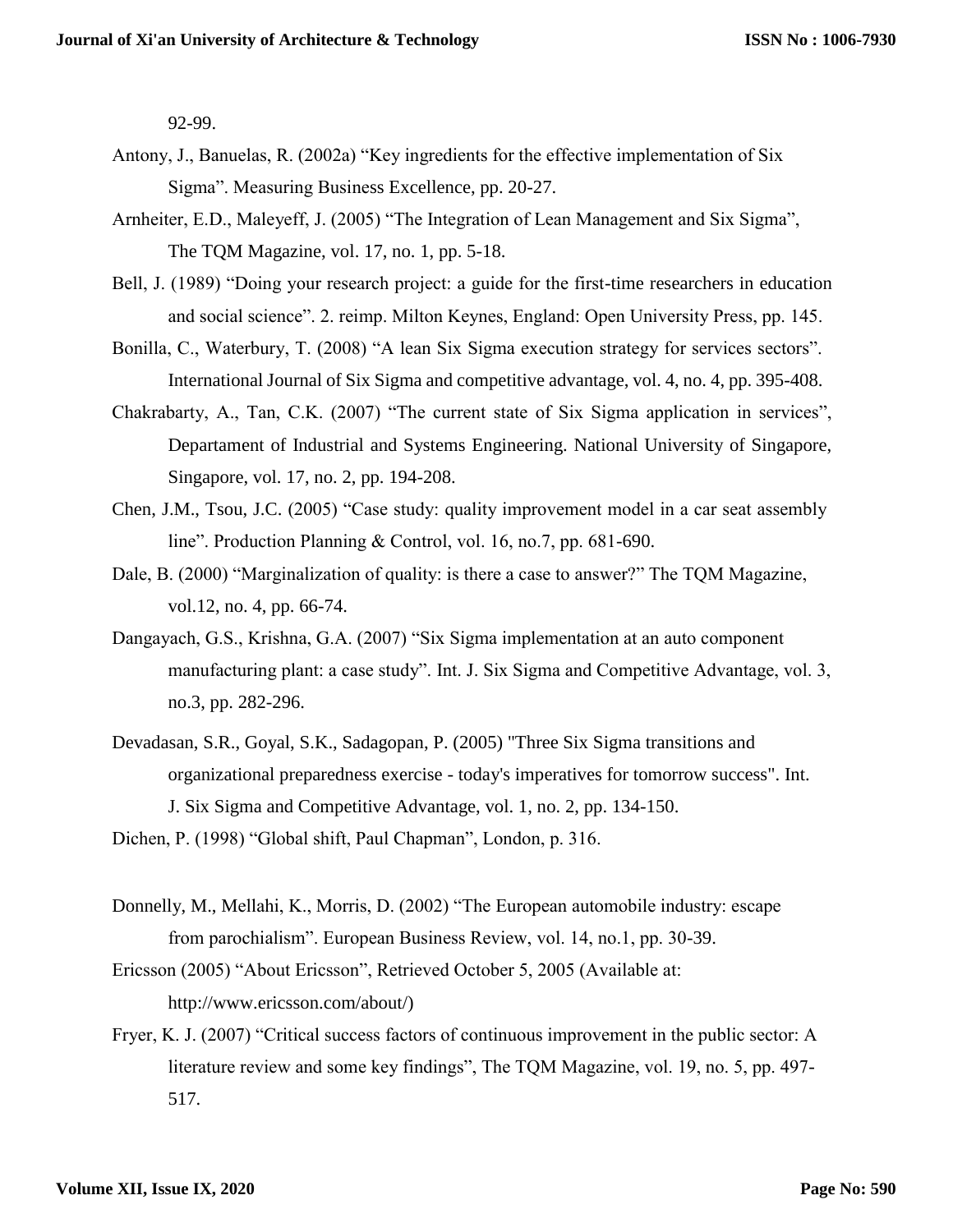- Ganeshan, R., Kulkamli, S., Boone, T. (2001) "Production economics and process quality: A Taguchi perspective". Int. J. Prod. Econ., vol. 71, pp. 343–351.
- Ghobadian, A., Gallear, D. (1997) "TQM and organization size", International Journal of Operations & Production Management, vol. 17, no. 2, pp.121–163.
- Goh, T. N., Tang, L., Lam, S., Gao, Y. (2006) "Six Sigma: a SWOT analysis". Int. J. Six Sigma and Competitive Advantage, vol. 2, no.3, pp. 233-242.
- Goh, T.N. (2002) "A strategic assessment of Six Sigma", Quality and Reliability Engineering International, Vol. 18, pp. 403–410.
- Halliday, S. (2001) "So what exactly is Six Sigma?" Works Management, vol. 54, no. 1, p. 15.
- Harrington, H. J. (1988) "O processo de aperfeiçoamento", São Paulo, SP, McGraw-Hill.
- Harry, M., Schroeder, R. (2000) "Six Sigma: The Breakthrough Management Strategy Revolutionizing the World's Top Corporations", Doubleday Currency, New York, NY.
- Henderson, K., Evans, J. (2000) "Successful implementation of Six Sigma: benchmarking General Eletric Company". Benchmarking and International Journal, vol. 17, no.4, pp. 260- 281.
- Hendricks, C.A., Kelbaugh, R. (1998) "Implementing Six Sigma at GE", The Journal of Quality and Participation, vol.21, no. 4, pp. 48-53.
- Hoerl, R.W. (1998) "Six Sigma and the future of the quality profession", IEEE Engineering Management Review, Fall, pp. 87-94.
- Kocham, T., Lansburry, R. (1995) "Employment relations in the international automotive industry, an area of global change", IMVP, Toronto.
- Krishnan, M.S., Kriebel, C.H., Kekre, S., Mukhopodhayay, T. (2000) "An empirical analysis of productivity and quality in software products". Manage. Sci., vol. 46, pp. 745–759.
- Ladani, L., Das, D., Cartwright, J. L., Yenkner, R., Razmi, J. (2006) "Implementation of Six Sigma quality system in Celestia with practical examples". Int. J. Six Sigma and Competitive Advantage, vol. 2, no. 1, pp. 69-88.
- Llorens-Montes, F.J., Garcia-Morales, V.J., Verdu-Jover, A.J. (2004) "Flexibility and quality management in manufacturing: an alternative approach". Prod. Planning & Control,